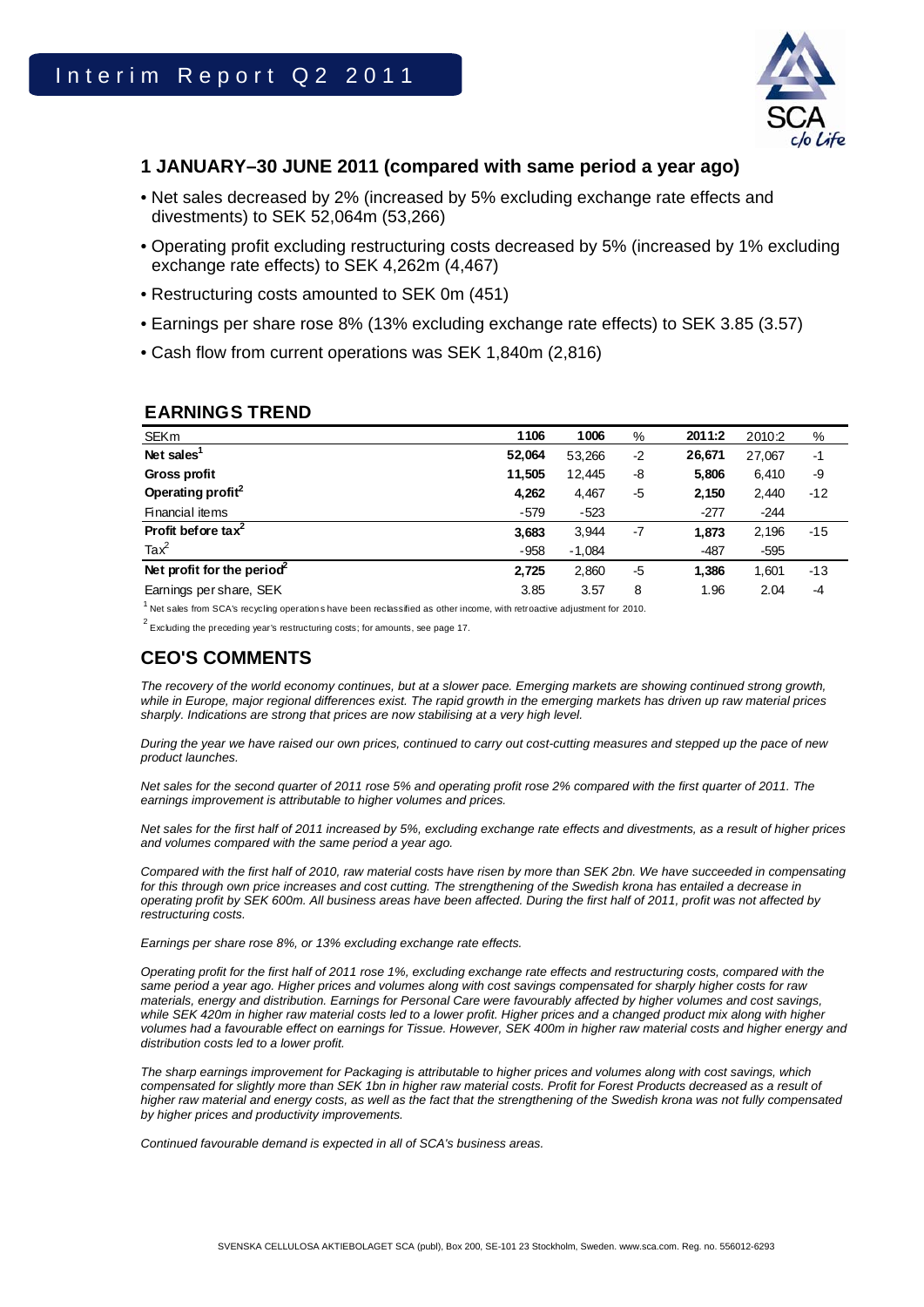

# **EARNINGS TREND FOR THE GROUP**

| <b>SEKm</b>                            | 1106      | 1006      | %    | 2011:2    | 2010:2    | %     |
|----------------------------------------|-----------|-----------|------|-----------|-----------|-------|
| Net sales <sup>1</sup>                 | 52,064    | 53.266    | $-2$ | 26,671    | 27.067    | $-1$  |
| Cost of goods sold                     | $-40,559$ | $-40,821$ |      | $-20,865$ | $-20,657$ |       |
| <b>Gross profit</b>                    | 11.505    | 12.445    | -8   | 5,806     | 6,410     | -9    |
| Sales, general and administration      | $-7,243$  | $-7,978$  |      | $-3,656$  | $-3,970$  |       |
| Operating profit <sup>2</sup>          | 4,262     | 4,467     | -5   | 2.150     | 2,440     | $-12$ |
| Financial items                        | $-579$    | $-523$    |      | $-277$    | $-244$    |       |
| Profit before tax <sup>2</sup>         | 3,683     | 3,944     | $-7$ | 1,873     | 2,196     | $-15$ |
| $\text{Tax}^2$                         | $-958$    | $-1,084$  |      | $-487$    | $-595$    |       |
| Net profit for the period <sup>2</sup> | 2,725     | 2.860     | $-5$ | 1,386     | 1.601     | -13   |

 $<sup>1</sup>$  Net sales from SCA's recycling operation shave been reclassified as other income, with retroactive adjustment for 2010.</sup>

 $2^{2}$  Excluding the preceding year's restructuring costs; for amounts, see page 17.

| Earnings per share, SEK - owners of the parent |        |        |   |        |        |      |
|------------------------------------------------|--------|--------|---|--------|--------|------|
| - after dilution effects                       | 3.85   | 3.57   | 8 | 1.96   | 2.04   | $-4$ |
| Margins (%)                                    |        |        |   |        |        |      |
| Gross margin                                   | 22.1   | 23.4   |   | 21.8   | 23.7   |      |
| Operating margin <sup>1</sup>                  | 8.2    | 8.4    |   | 8.1    | 9.0    |      |
| Financial net margin                           | $-1.1$ | $-1.0$ |   | $-1.0$ | $-0.9$ |      |
| Profit margin <sup>1</sup>                     | 7.1    | 7.4    |   | 7.1    | 8.1    |      |
| $\text{Tax}^1$                                 | $-1.8$ | $-2.0$ |   | $-1.8$ | $-2.2$ |      |
| Net margin <sup>1</sup>                        | 5.3    | 5.4    |   | 5.3    | 5.9    |      |
|                                                |        |        |   |        |        |      |

<sup>1</sup> Excluding restructuring costs.

### **OPERATING PROFIT PER BUSINESS AREA**

| <b>SEKm</b>                            | 1106   | 1006   | %     | 2011:2 | 2010:2 | %     |
|----------------------------------------|--------|--------|-------|--------|--------|-------|
| Personal Care                          | 1,165  | 1.490  | $-22$ | 582    | 753    | $-23$ |
| Tissue                                 | 1,295  | 1,501  | -14   | 668    | 791    | $-16$ |
| Packaging                              | 947    | 498    | 90    | 467    | 306    | 53    |
| <b>Forest Products</b>                 | 1.027  | 1.178  | -13   | 532    | 691    | $-23$ |
| - Publication papers                   | 37     | $-39$  | n/a   | 26     | $-24$  | n/a   |
| - Pulp, timber and solid-wood products | 990    | 1,217  | $-19$ | 506    | 715    | $-29$ |
| Other                                  | $-172$ | $-200$ |       | -99    | $-101$ |       |
| Total <sup>1</sup>                     | 4,262  | 4,467  | -5    | 2,150  | 2,440  | $-12$ |

<sup>1</sup> Excluding restructuring costs.

## **OPERATING CASH FLOW PER BUSINESS AREA**

| <b>SEKm</b>            | 1106  | 1006   | %   | 2011:2 | 2010:2 | %     |
|------------------------|-------|--------|-----|--------|--------|-------|
| Personal Care          | 1,460 | 1,654  | -12 | 758    | 829    | -9    |
| Tissue                 | 895   | 1.742  | -49 | 677    | 722    | -6    |
| Packaging              | 131   |        | n/a | 188    | 218    | $-14$ |
| <b>Forest Products</b> | 473   | 835    | -43 | 230    | 604    | -62   |
| Other                  | 20    | $-103$ |     | 177    | 46     |       |
| <b>Total</b>           | 2,979 | 4,135  | -28 | 2,030  | 2.419  | $-16$ |

SVENSKA CELLULOSA AKTIEBOLAGET SCA (publ), Box 200, SE-101 23 Stockholm, Sweden. www.sca.com. Reg. no. 556012-6293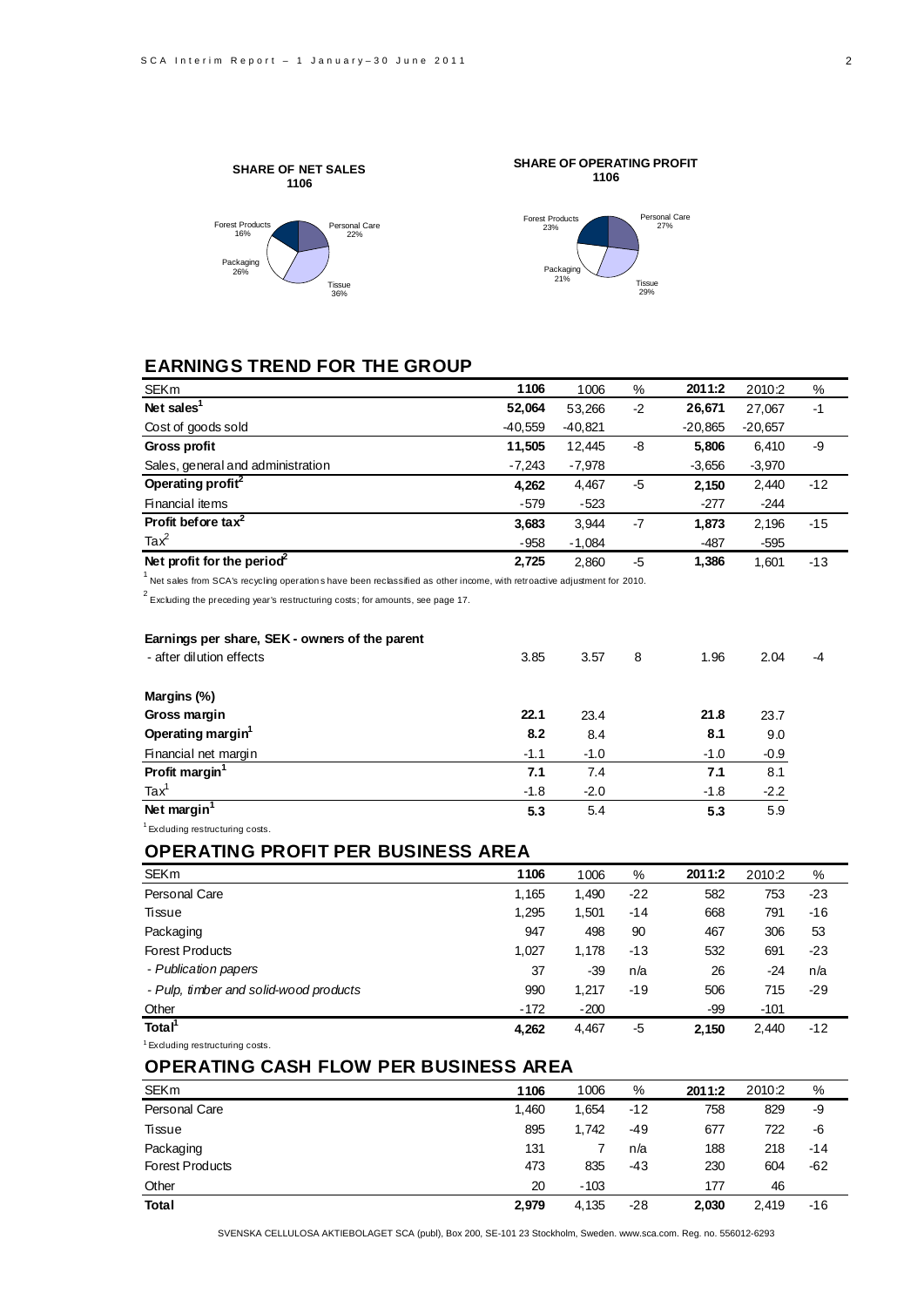# **GROUP**

### **MARKET/EXTERNAL ENVIRONMENT**

The recovery of the global economy is continuing, but at a slower pace. Emerging markets are showing continued strong growth, while considerable regional differences exist in Europe. The high level of growth in emerging markets has driven up raw material prices to very high levels.

The global market for incontinence care products is showing continued growth. Demand for tissue was stable in Western Europe and North America during the first half of 2011 compared with a year ago. Emerging markets are showing continued favourable growth.

Demand for corrugated board in Western Europe is up 3% through May 2011 compared with a year ago. Prices of corrugated board continued to rise during the second quarter of 2011.

Demand in Europe for magazine paper decreased by 2% during the first half of 2011 compared with the same period a year ago. Demand for newsprint rose 2% during the same period.

Raw material prices continued to rise during the second quarter of 2011.

### **SALES AND EARNINGS**

**January–June 2011 compared with corresponding period a year ago** Net sales decreased by 2% (increased by 5% excluding exchange rate effects and divestments) to SEK 52,064m (53,266). Higher prices and volumes increased sales by 4% and 1%, respectively.

Operating profit excluding restructuring costs decreased by 5% (increased by 1% excluding exchange rate effects) to SEK 4,262m (4,467). Higher prices and volumes along with cost savings compensated for sharply higher costs for raw materials, energy and distribution. The lower profit is attributable to the strengthening of the Swedish krona.

Restructuring costs totalled SEK 0m (451).

Financial items increased to SEK -579m (-523). The increase is attributable to higher interest rates, which were partly compensated by a lower level of net debt. Profit before tax excluding restructuring costs decreased by 7% (1% excluding exchange rate effects) to SEK 3,683m (3,944). The tax expense excluding effects of restructuring costs was SEK 958m (1,084).

Net profit for the period excluding restructuring costs decreased by 5% (unchanged excluding exchange rate effects) to SEK 2,725m (2,860). Earnings per share rose 8% (13% excluding exchange rate effects) to SEK 3.85 (3.57).

### **Second quarter 2011 compared with second quarter 2010**

Net sales decreased by 1% (increased by 6% excluding exchange rate effects) to SEK 26,671m (27,067). Higher prices and volumes increased sales by 4% and 2%, respectively.

Operating profit excluding restructuring costs decreased by 12% (7% excluding exchange rate effects) to SEK 2,150m (2,440). Higher volumes and prices along with cost savings compensated for higher costs for raw materials, energy and distribution. The lower profit is attributable to the strengthening of the Swedish krona, including transaction exposure in Forest Products.

Profit before tax excluding restructuring costs decreased by 15% (10% excluding exchange rate effects) to SEK 1,873m (2,196).

Net profit for the period excluding restructuring costs decreased by 13% (8% excluding exchange rate effects) to SEK 1,386m (1,601). Earnings per share decreased by 4% Excluding items affecting comparability (increased by 1% excluding exchange rate effects) to SEK 1.96 (2.04).

**Net sales**



#### **Operating profit and margin**



Excluding items affecting comparability

#### **Profit before tax**

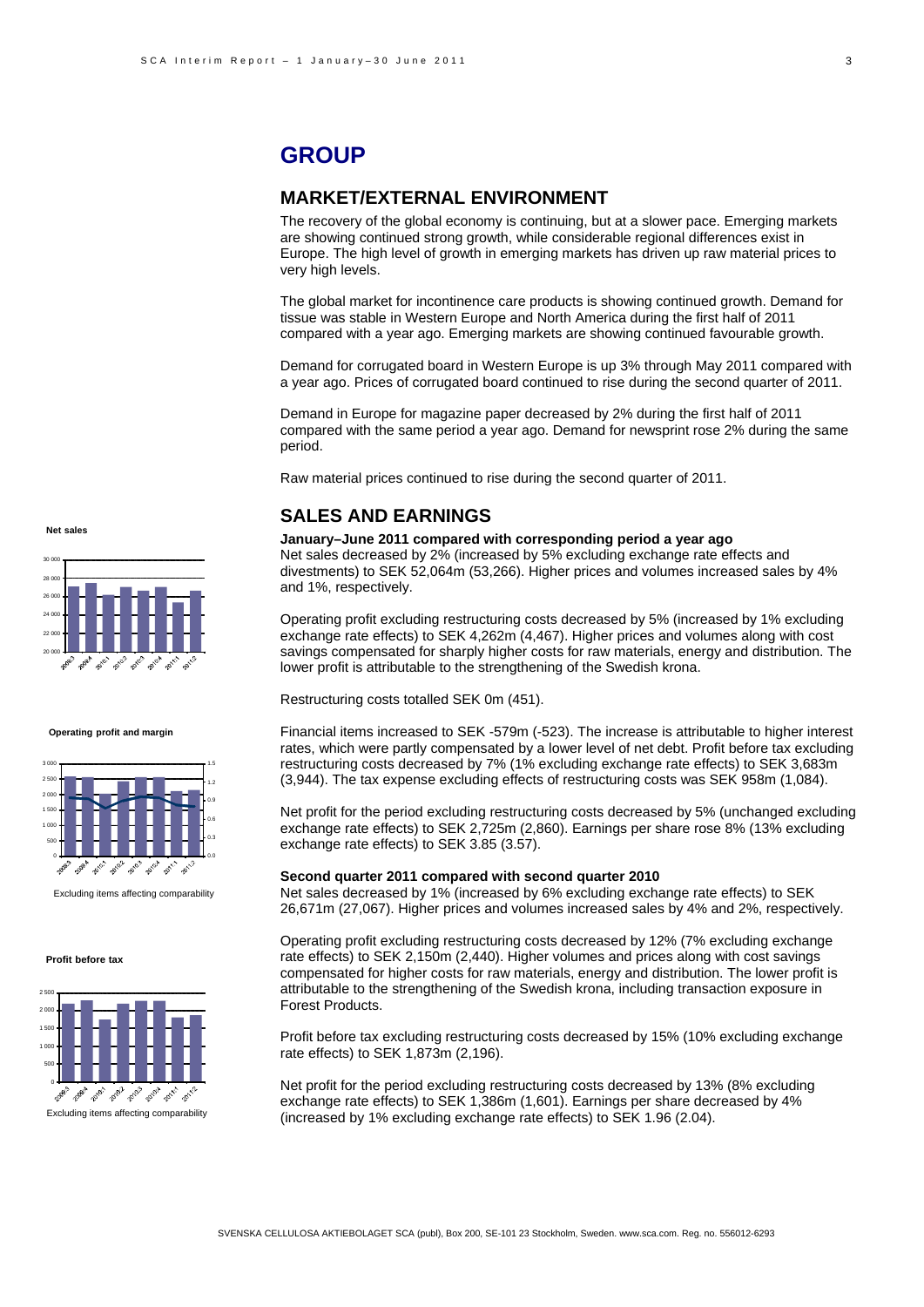#### **Cashflow from current operations**



### **CASH FLOW AND FINANCING**

The operating cash surplus amounted to SEK 6,814m (7,273). The cash flow effect of the change in working capital was SEK -1,945m (-1,772). The increase is mainly attributable to higher trade accounts receivable and inventory values. Current capital expenditures were higher than in the preceding year and amounted to SEK 1,458m (952). Operating cash flow amounted to SEK 2,979m (4,135).

Financial items increased to SEK -579m (-523) as a result of higher interest rates, which were partly compensated by a lower level of net debt. Tax payments decreased to SEK 578m (798). Cash flow from current operations decreased to SEK 1,840m (2,816), mainly as a result of a lower operating cash surplus and higher current capital expenditures.

Strategic investments amounted to SEK -854m (-997). Acquisitions and divestments amounted to SEK -94m (1,223). The dividend payout amounted to SEK 2,809m (2,599). Net cash flow was SEK -1,917m (443).

Net debt has increased by SEK 2,224m during the year to SEK 36,630m. Net cash flow increased net debt by SEK 1,917m, while fair value measurement of pension assets, pension obligations and financial instruments increased net debt by SEK 459m. Exchange rate movements attributable to the strengthening of the Swedish krona decreased net debt by SEK 152m. The debt/equity ratio was 0.55 (0.51 at the beginning of the year). The debt payment capacity improved to 37% (33%).

As per 30 June 2011, SCA had outstanding commercial paper worth SEK 6,846m maturing within 12 months. Unutilised credit facilities amounted to SEK 20,442m, of which long-term facilities amounted to SEK 19,796m. Cash and cash equivalents amounted to SEK 2,757m.

### **EQUITY**

Consolidated equity decreased during the period by SEK 840m to SEK 66,981m. Net profit for the period increased equity by SEK 2,725m. Equity decreased by SEK 2,809m through payment of the shareholder dividend, by SEK 272m after tax through restatement of the net pension liability to fair value, and by SEK 199m after tax through fair value measurement of financial instruments. Exchange rate movements, including the effects of hedges of net investments in foreign assets, decreased equity by SEK 285m.

### **TAX**

A tax expense corresponding to a tax rate of 26% is reported for the period, which is also expected to be the tax rate for the full year 2011.

### **OTHER EVENTS**

#### **First quarter**

For the fourth year in a row, SCA has been named as one of the world's most ethical companies by the Ethisphere Institute in the USA.

#### **Second quarter**

To capitalise on the favourable growth in the Russian market and further strengthen SCA's market-leading position, a decision was made to invest approximately SEK 1.2bn in a second tissue machine in Sovetsk, Russia. The new tissue machine has annual capacity of 60,000 tonnes, with production start planned for 2013. The investment is part of the strategy to grow in emerging markets and to increase the share of sales of SCA's own brands.

A decision was also made to invest approximately SEK 1.1bn in a new tissue machine in Kostheim, Germany, to meet increased demand primarily for AFH tissue products. The new tissue machine will have annual capacity of 60,000 tonnes, with production start planned for 2013.

To increase production capacity and reduce costs, a decision was made to invest approximately SEK 300m in the Bollsta sawmill, in Sweden. The investment pertains to two new biofuel boilers, increased drying capacity and an upgrade of the saw line. These investments will increase production capacity from 450,000 cubic metres to 525,000 cubic metres of sawn pine products per year.

Mats Berencreutz took office as Chief Operating Officer (COO) of SCA's global hygiene business and continues to be a member of the Corporate Senior Management Team. The appointment strengthens the Group's resources and creates conditions to further co-ordinate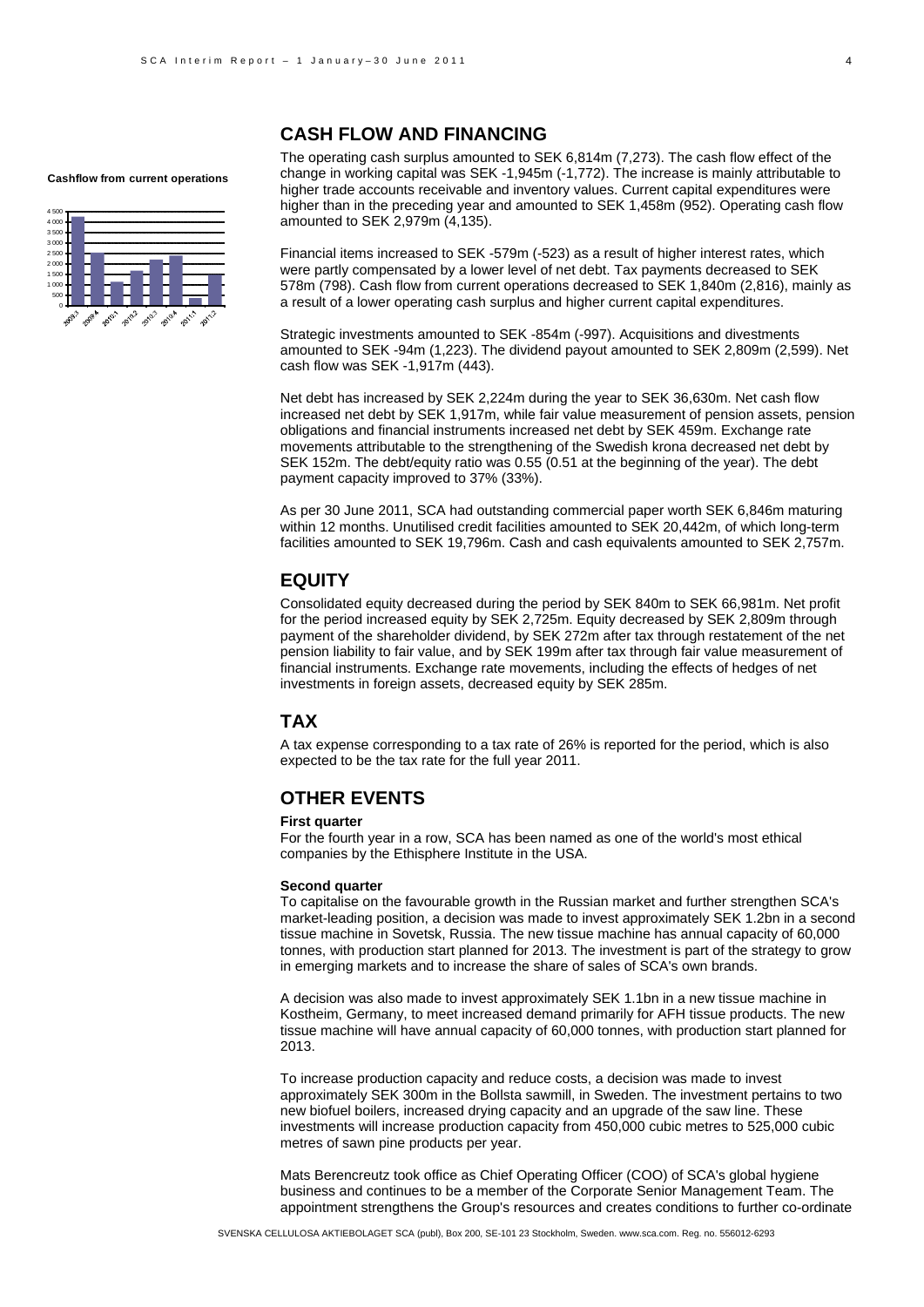and develop SCA's hygiene business, with the goal of improving profitability and increasing growth. Magnus Groth, currently CEO of Studsvik AB, has been appointed as new President of SCA's tissue operations in Europe. He will take office on 15 August and will be a member of SCA's Corporate Senior Management Team.

SCA acquired 50% of the Turkish hygiene products company Komili from Yıldız Holding, Turkey's largest food group. The purchase consideration amounted to SEK 308m on a debtfree basis. Komili is currently the fourth largest producer of baby diapers and feminine care products in Turkey and has operations in associated product areas, such as wet wipes, soaps and shampoos. Komili will operate as a joint venture between SCA and Yıldız Holding. The acquisition includes local production and access to a strong distribution network in the country. Komili's annual sales are approximately SEK 530m.

During the quarter, SCA sold its Greek packaging business, with annual sales of approximately SEK 500m. The unit was sold to a Turkish packaging company in which SCA has a 49% interest. After the end of the quarter, SCA sold its packaging plant in Kuban, Russia, with annual sales of approximately SEK 220m. The sales had no profit impact.

SCA and the Norwegian company Fred.Olsen Renewables formed a jointly owned company to build a wind farm on SCA's land in northern Sweden. The area has the potential for approximately 2 TWh in annual wind power generation.

During the quarter, SCA issued a five-year EUR 600m (SEK 5,489) Eurobond.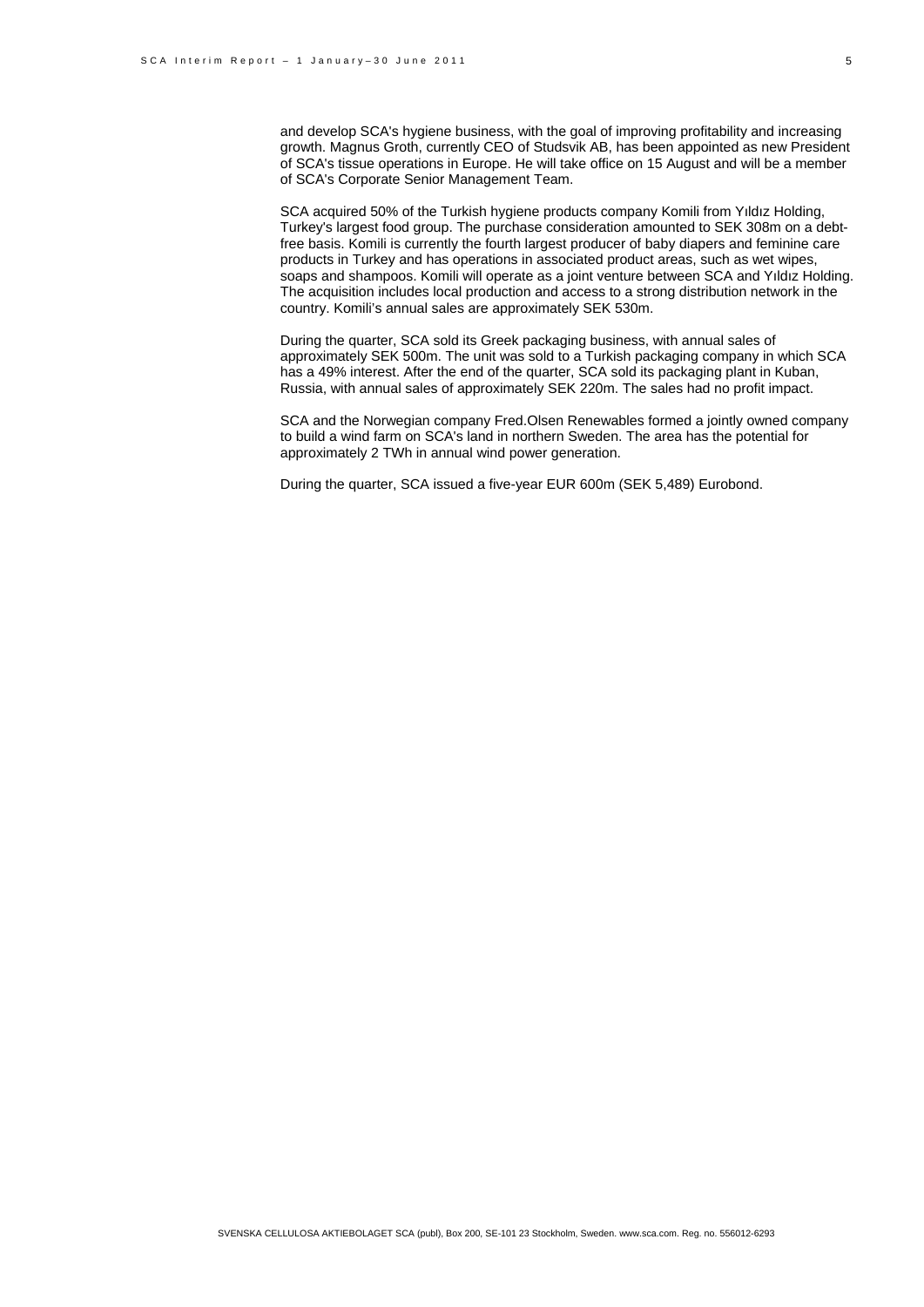**Share of Group, net sales 1106**



### **Share of Group, operating profit 1106**



**Net sal** 



#### **Operating profit and margin**



### **Deviations, operating profit (%)**

| 1106 vs. 1006 |       |
|---------------|-------|
| Price/mix     | -8    |
| Volume        |       |
| Raw material  | $-28$ |
| Energy        | ŋ     |
| Currency      | -5    |
| Other         | 12    |
|               |       |

# **PERSONAL CARE**

| <b>SEKm</b>          | 1106   | 1006   | %     | 2011:2 | 2010:2 | %     |
|----------------------|--------|--------|-------|--------|--------|-------|
| Net sales            | 11.936 | 12.527 | -5    | 6.116  | 6.418  | -5    |
| Operating surplus*   | 1.712  | 2.094  | $-18$ | 856    | 1.051  | $-19$ |
| Operating profit*    | 1.165  | 1.490  | $-22$ | 582    | 753    | $-23$ |
| Operating margin, %* | 9.8    | 11.9   |       | 9.5    | 11.7   |       |
| Operating cash flow  | 1.460  | 1,654  |       | 758    | 829    |       |

\*) Excluding restructuring costs, which are reported as items affecting comparability outside of the Personal Care business area.

With its TENA brand, SCA is the European market leader in all incontinence care segments. During the second quarter, SCA launched a line of incontinence care products designed as protective underwear for both men and women.

In baby diapers, SCA has a strong, market-leading position in the Nordic countries with its Libero brand. During the second quarter, SCA launched a line of thin baby diapers under the Libero brand in the Nordic countries and Russia. In Europe, the volume development for existing and new private label contracts will result in gradually larger deliveries during the second half of 2011, entailing that in 2012, SCA will be utilizing its entire, existing production capacity.

During the second quarter of 2011, a 50% interest was acquired in a Turkish company that produces and sells hygiene products. Through this acquisition, SCA has established a hygiene products operation in Turkey.

Price increases have been carried out and will gradually take effect during the second half of 2011.

#### **January–June 2011 compared with corresponding period a year ago**

Net sales decreased by 5% (increased by 4% excluding exchange rate effects) to SEK 11,936m (12,527). Higher volumes as a result of increased market activities increased sales by 2%, while acquisitions increased sales by 2%. In emerging markets, sales rose 9% excluding exchange rate movements.

Sales of TENA-brand incontinence care products increased by 3%, excluding exchange rate effects.

Sales of baby diapers increased by 6%, excluding exchange rate effects. The increase is mainly attributable to the preceding year's acquisition in Mexico. Sales of feminine care products increased by 1%, excluding exchange rate effects, driven by

favourable sales growth in Latin America.

Operating profit was 22% lower than a year ago (17% excluding exchange rate effects) and amounted to SEK 1,165m (1,490). Profit was favourably affected by higher volumes and cost savings, while profit was charged with SEK 420m in higher raw material costs and negative exchange rate effects.

The operating cash surplus decreased to SEK 1,723m (2,093). Operating cash flow decreased to SEK 1,460m (1,654) as a result of the lower operating cash surplus and higher current capital expenditures.

#### **Second quarter 2011 compared with second quarter 2010**

Net sales decreased by 5% (increased by 4% excluding exchange rate effects) to SEK 6,116m (6,418). Higher volumes increased sales by 2%, and acquisitions increased sales by 2%.

Sales of TENA-brand incontinence care products increased by 2%, excluding exchange rate effects. Growth in Latin America remained very favourable.

Sales of baby diapers increased by 8%, excluding exchange rate effects. The increase is mainly attributable to the acquisition in Mexico.

Sales of feminine care products increased by 1%, excluding exchange rate effects.

Operating profit decreased by 23% (18% excluding exchange rate effects) to SEK 582m (753). Profit was favourably affected by higher volumes and cost savings, while profit was charged with SEK 190m in higher raw material costs and negative exchange rate effects.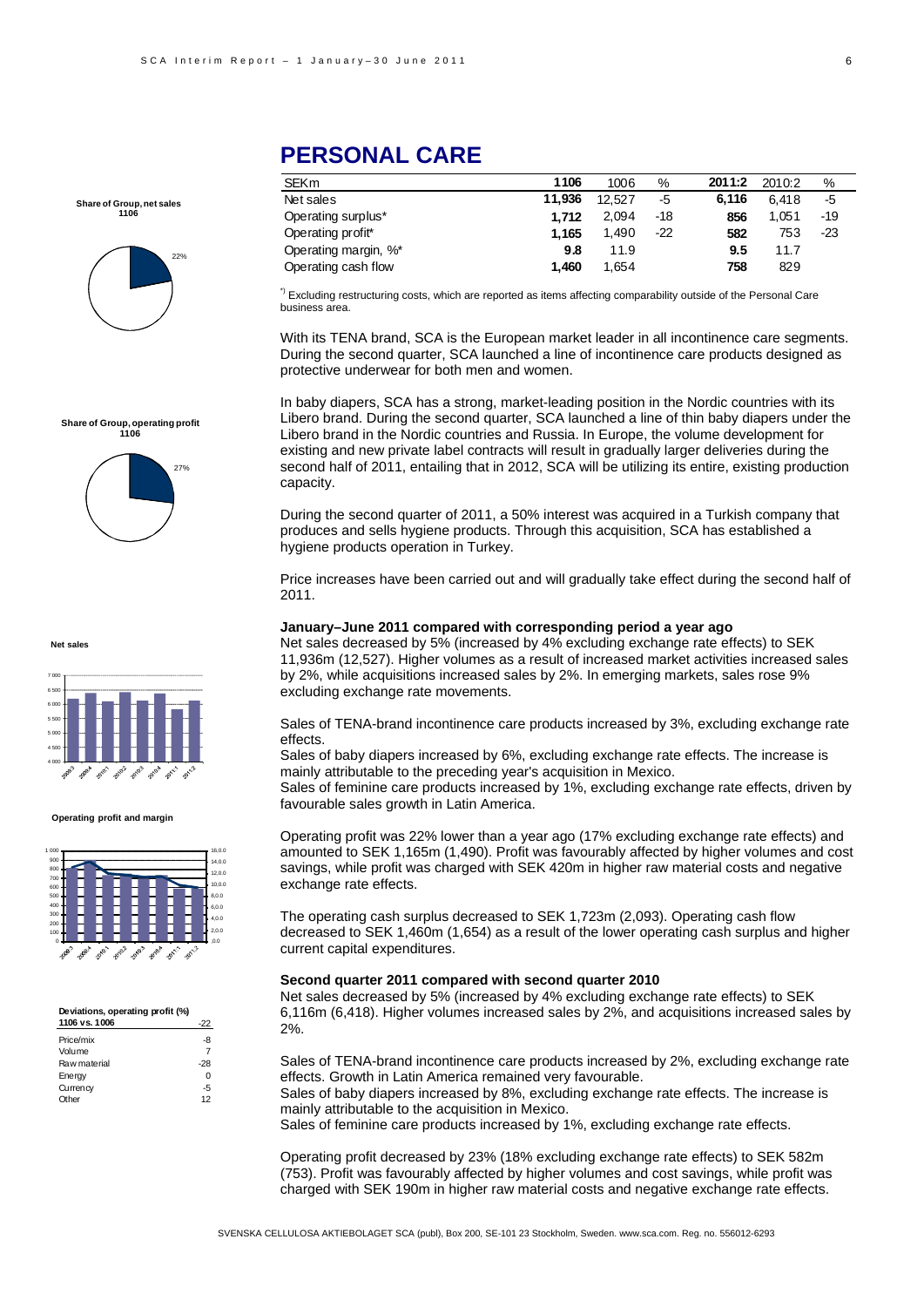# **TISSUE**

### **Share of Group, net sales 1106**



#### **Share of Group, operating profit 1106**



#### **Net sales**



**Operating profit and margin**



| Deviations, operating profit (%) |       |
|----------------------------------|-------|
| 1106 vs. 1006                    | -14   |
| Price/mix                        | 41    |
| Volume                           | 2     |
| Raw material                     | $-26$ |
| Energy                           | U     |
| Currency                         | -8    |
| ∩ther                            |       |
|                                  |       |

| <b>SEKm</b>         | 1106   | 1006   | %     | 2011:2 | 2010:2 | %     |
|---------------------|--------|--------|-------|--------|--------|-------|
| Net sales           | 18,887 | 19.792 | -5    | 9.609  | 10.064 | -5    |
| Operating surplus   | 2.315  | 2.589  | -11   | 1.176  | 1,333  | $-12$ |
| Operating profit    | 1.295  | 1.501  | $-14$ | 668    | 791    | -16   |
| Operating margin, % | 6.9    | 7.6    |       | 7.0    | 7.9    |       |
| Operating cash flow | 895    | 1.742  |       | 677    | 722    |       |

In the away-from-home (AFH) tissue segment, SCA grew its market shares in Europe and North America with its Tork brand.

Price increases have been carried out and will have a gradual impact during the second half of 2011.

**January–June 2011 compared with corresponding period a year ago** 

Net sales decreased by 5% (increased by 4% excluding exchange rate effects) to SEK 18,887m (19,792). Higher prices and volumes increased sales by 3% and 1%, respectively. Sales in emerging markets increased by 9%, excluding exchange rate movements.

Sales of consumer tissue increased by 3%, excluding exchange rate effects. Emerging markets are showing strong sales growth.

Sales of AFH tissue increased by 6%, excluding exchange rate effects. The increase is mainly attributable to strong growth in Eastern Europe, North America and Latin America.

Operating profit decreased by 14% (6% excluding exchange rate effects) to SEK 1,295m (1,501). Higher prices, a changed product mix and higher volumes had a favourable impact on profit. However, sharply higher raw material costs, by SEK 400m, higher costs for distribution and energy, and exchange rate effects led to a lower operating profit.

The operating cash surplus decreased to SEK 2,346m (2,617), and operating cash flow decreased to SEK 895m (1,742). Cash flow decreased as a result of the lower operating cash surplus and higher level of working capital.

#### **Second quarter 2011 compared with second quarter 2010**

Net sales decreased by 5% (increased by 4% excluding exchange rate effects) to SEK 9,609m (10,064). Higher volumes increased sales by 1%, while higher prices and a changed product mix increased sales by 3%.

Sales of consumer tissue increased by 4%, excluding exchange rate effects. Emerging markets are showing strong sales growth.

Sales of AFH tissue increased by 6%, excluding exchange rate effects. Markets in Western Europe, North America and Latin America showed higher growth.

Operating profit decreased by 16% (8% excluding exchange rate effects) to SEK 668m (791). Higher prices, a changed product mix and higher volumes had a favourable impact on profit. However, higher costs for distribution, energy and raw materials, as well as exchange rate effects, led to a lower operating profit.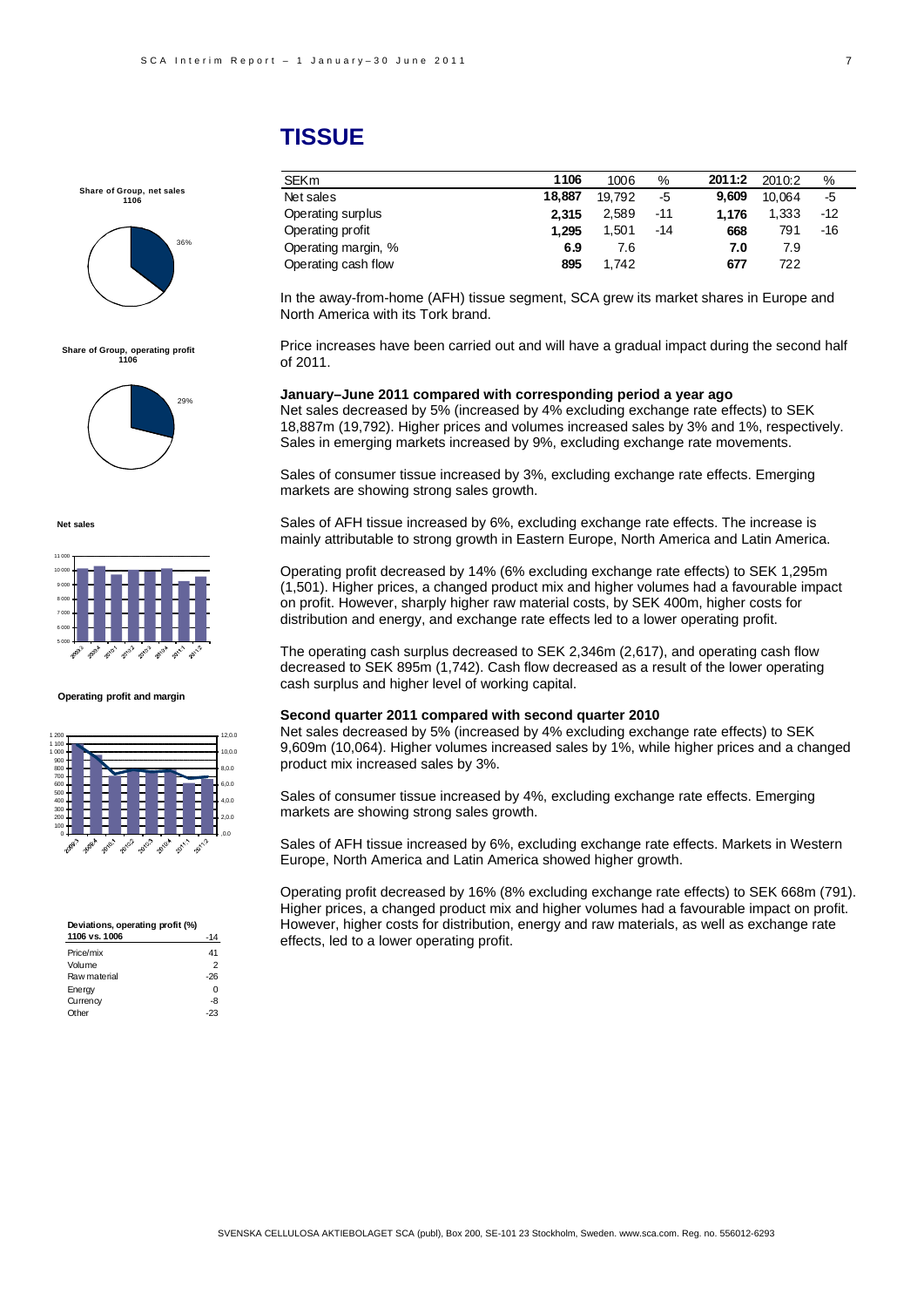#### 8

# **PACKAGING**

| <b>SEKm</b>                                | 1106   | 1006   | %  | 2011:2 | 2010:2 | %  |
|--------------------------------------------|--------|--------|----|--------|--------|----|
| <b>Deliveries</b>                          |        |        |    |        |        |    |
| - Liner products, thousand tonnes          | 1.082  | 1.055  | 3  | 546    | 529    | 3  |
| - Corrugated board, million m <sup>2</sup> | 1.739  | 1.772  | -2 | 866    | 897    | -3 |
| Net sales*                                 | 13.553 | 13,500 | 0  | 6.856  | 6,770  |    |
| Operating surplus**                        | 1.576  | 1.228  | 28 | 778    | 661    | 18 |
| Operating profit**                         | 947    | 498    | 90 | 467    | 306    | 53 |
| Operating margin, %**                      | 7.0    | 3.7    |    | 6.8    | 4.5    |    |
| Operating cash flow                        | 131    |        |    | 188    | 218    |    |

**Share of Group, operating profit 1106**

**Share of Group, net sales 1106**

26%



**Net sales**



**Operating profit and margin**



| Deviations, operating profit (%) |
|----------------------------------|
| 90                               |
| 298                              |
| 32                               |
| $-212$                           |
| -6                               |
| $-12$                            |
| -10                              |
|                                  |

<sup>\*</sup>) As from 2010, net sales from SCA's recycling operations have been reclassified as other income, entailing a decrease in net sales for the same period in the preceding year by SEK 1,336m.<br>\*\*) Excluding restructuring costs, which are reported as items affecting comparability outside of the business area.

Corrugated board prices continued to rise during the second quarter of 2011 and are expected to rise also during the second half of the year.

#### **January–June 2011 compared with corresponding period a year ago**

Net sales were level with the corresponding period a year ago (13% higher excluding exchange rate effects and divestments) and totalled SEK 13,553m (13,500). Higher prices and volumes increased net sales by 11% and 2%, respectively. Sales were 5% lower as a result of divested operations.

Operating profit was SEK 947m (498). The strong profit improvement is attributable to higher prices and volumes as well as cost savings, which compensated for slightly more than SEK 1bn in higher raw material costs and negative exchange rate effects.

Operating cash surplus improved to SEK 1,566m (1,213), and operating cash flow was SEK 131m (7). The higher operating cash surplus was countered by a higher level of tied-up working capital.

#### **Second quarter 2011 compared with second quarter 2010**

Net sales increased by 1% (11% excluding exchange rate effects and divestments) to SEK 6,856m (6,770). Net sales increased by 11% as a result of higher prices. Sales were 4% lower as a result of divested operations.

Operating profit increased to SEK 467m (306). The strong profit improvement is attributable to higher prices and volumes as well as cost savings, which compensated for slightly more than SEK 500m in higher raw material costs and negative exchange rate effects.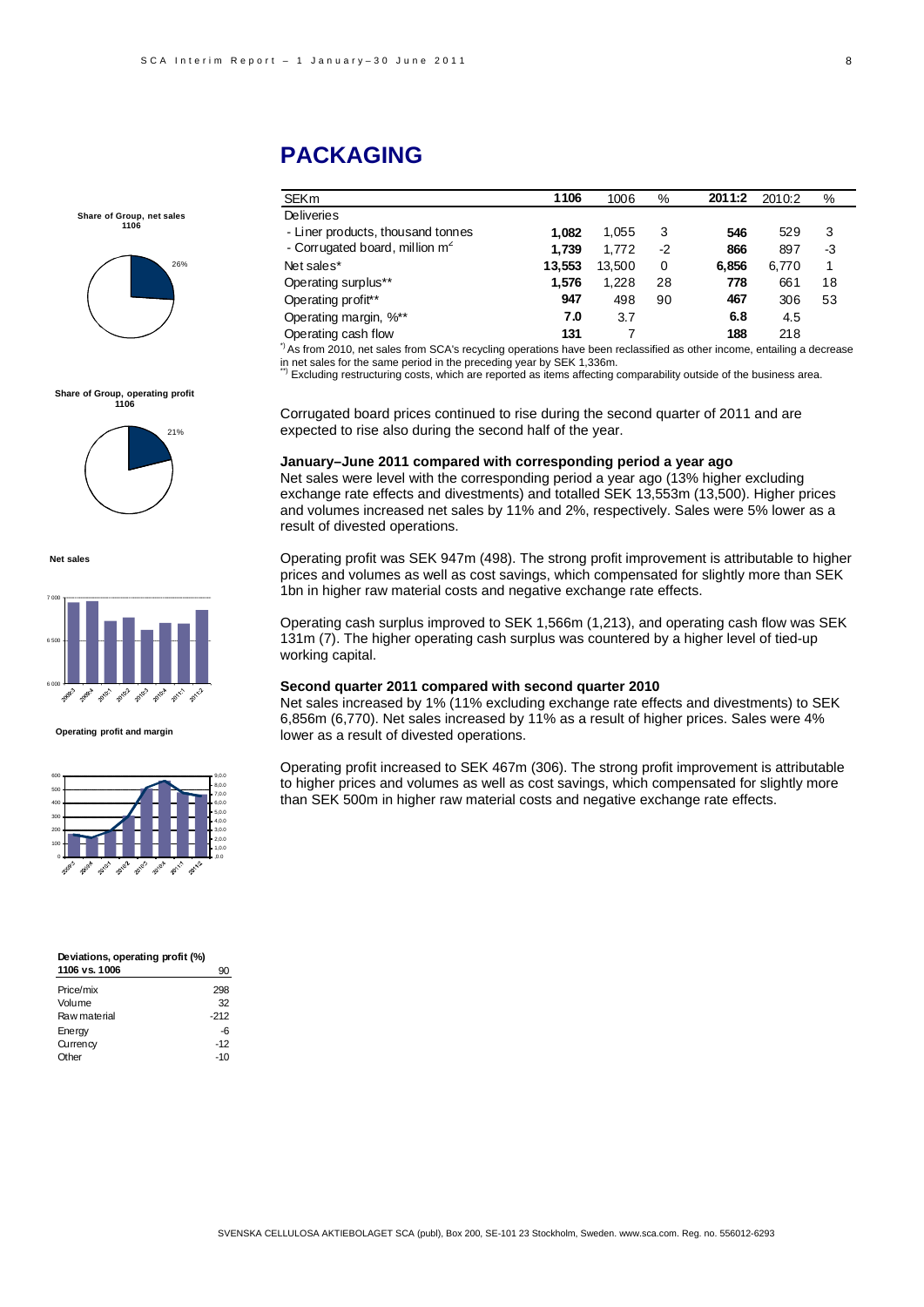#### 9

# **FOREST PRODUCTS**

|  | Share of Group, net sales |  |
|--|---------------------------|--|
|  | 1106                      |  |



### **Share of Group, operating profit 1106**



**Net sales**



#### **Operating profit and margin**



### SEKm **1106** 1006 % **2011:2** 2010:2 % Deliveries - Publication papers, thousand tonnes **780** 785 -1 **403** 388 4 - Solid-wood products, thousand m3 **965\*** 831 16 **524\*\*** 440 19 Net sales **8,676** 8,418 3 **4,566** 4,308 6 Operating surplus **1,708** 1,858 -8 **873** 1,030 -15 Operating profit **1,027** 1,178 -13 **532** 691 -23 Operating margin, % **11.8** 14.0 **11.7** 16.0

Operating cash flow **473** 835 **230** 604

 $^{\circ}$  Includes approximately 128,000 m<sup>3</sup> from the Gällö and Tjärnvik sawmills, which are consolidated as from 1 July 2010.  $^{\circ}$ Includes approximately 128,000 m $^3$  from the Gällö and Tjärnvik sawmills, which are consolidated as from 1 July 2010.<br>") Includes approximately 70,000 m $^3$  from the Gällö and Tjärnvik sawmills, which are consolida

During the second quarter of 2011 SCA and the Norwegian company Fred.Olsen Renewables formed a jointly owned company to build a wind farm on SCA's land in northern Sweden. The area has the potential for approximately 2 TWh in annual wind power generation. Together with SCA's previous collaboration with Norway's Statkraft, total annual wind power generation will amount to approximately 4.5 TWh once all of the plants have been completed.

In the publication paper operations, small price increases have been carried out for all grades for the second half of 2011.

#### **January–June 2011 compared with corresponding period a year ago**

Net sales increased by 3% (increased by 5% excluding exchange rate effects) to SEK 8,676m (8,418). Higher prices primarily for publication papers and pulp contributed to the sales increase. Higher volumes and acquisitions increased sales by 1% and 3%, respectively.

Operating profit decreased by 13% to SEK 1,027m (1,178). Profit for the publication paper operations improved to SEK 37m (-39). Higher prices for publication papers compensated for lower volumes, higher raw material costs and negative exchange rate effects. The lower operating profit for the pulp and solid-wood operations is mainly attributable to negative exchange rate effects. Completed productivity improvements had a favourable effect on earnings.

The operating cash surplus was SEK 1,332m (1,540), and operating cash flow totalled SEK 473m (835).

#### **Second quarter 2011 compared with second quarter 2010**

Net sales increased by 6% (8% excluding exchange rate effects) to SEK 4,566m (4,308). Higher prices for publication papers and pulp, along with higher volumes, increased net sales. Acquisitions increased sales by 3%.

Operating profit decreased by 23% to SEK 532m (691). The lower profit is attributable to higher raw material and energy costs, and negative exchange rate effects.

#### **Deviations, operating profit (%) 1106 vs. 1006** -13

|              | - 13  |
|--------------|-------|
| Price/mix    | 5     |
| Volume       | O     |
| Raw material | $-18$ |
| Energy       | $-7$  |
| Currency     | O     |
| Other        |       |

*In the adjacent deviation analysis, the currency deviation amounts to 0% (SEK 2m) and consists of a translation effect. Including the exchange rate effect from the business area's transaction exposure, the total exchange rate effect is approximately -30% (SEK -340m), with a corresponding increase primarily in the price/mix deviation.*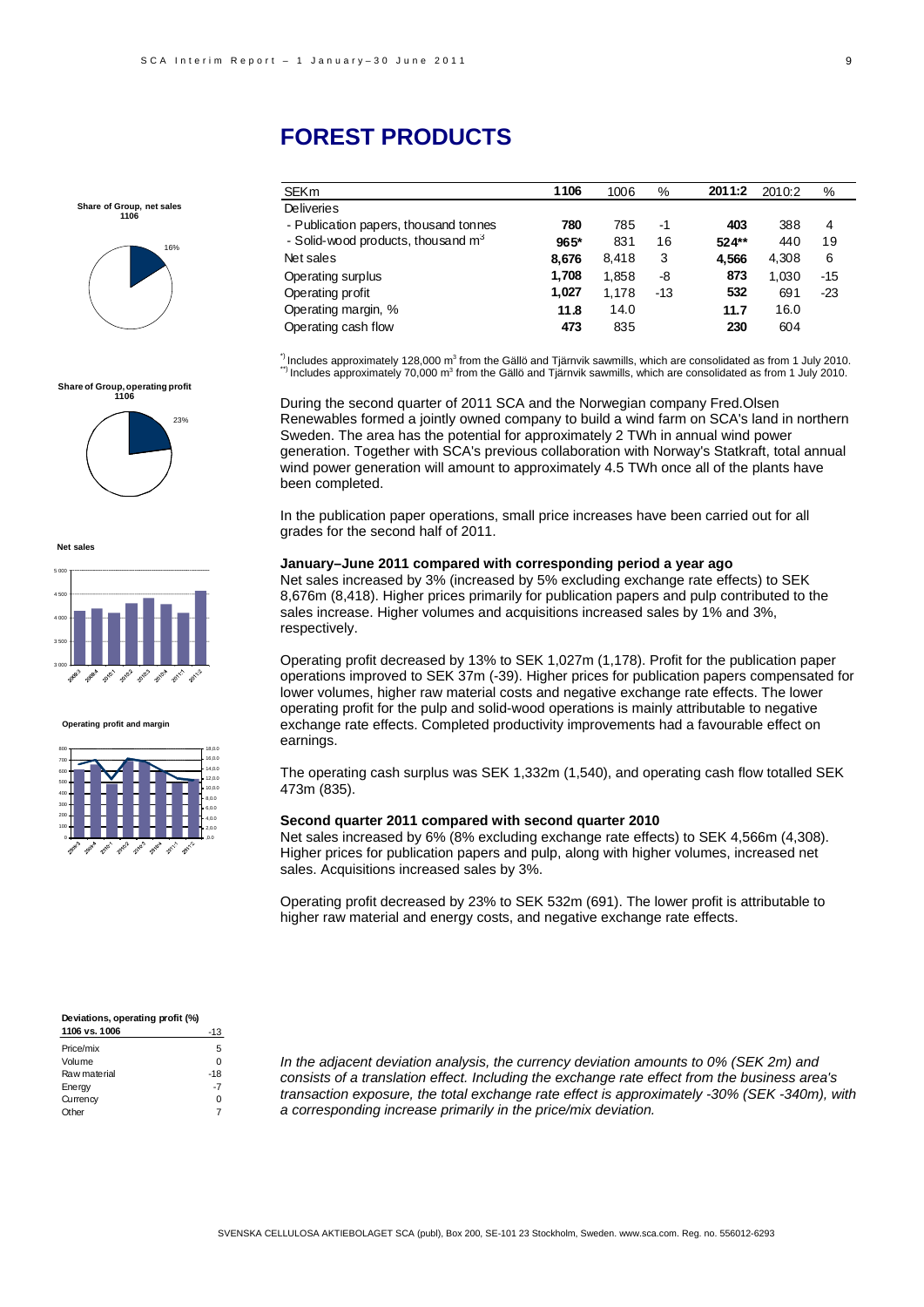### **SHARE DISTRIBUTION**

| 30 June 2011                | Class A    | Class B     | Total         |
|-----------------------------|------------|-------------|---------------|
| Registered number of shares | 97.453.423 | 607.656.671 | 705, 110, 094 |
| - of which treasury shares  |            | 2.767.605   | 2,767,605     |

At the end of the period, the proportion of Class A shares was 13.8%. During the second quarter, at the request of shareholders a total of 2,650,000 Class A shares were converted to Class B shares. The total number of votes in the company is 1,582,190,901. After the end of the second quarter, at the request of shareholders 500,000 Class A shares have been converted to Class B shares. The total number of votes in the company is thereafter 1,577,690,901.

### **RISKS AND UNCERTAINTIES**

SCA's risk exposure and risk management are described on pages 44–49 of the 2010 Annual Report. No significant changes have taken place that have affected the reported risks.

Risks in conjunction with company acquisitions are analysed in the due diligence processes that SCA carries out prior to all acquisitions. In cases where acquisitions have been carried out that may affect the assessment of SCA's risk exposure, these are described under the heading "Other events" in interim reports. No significant acquisitions were made during the period.

#### **Risk management processes**

SCA's board decides on the Group's strategic direction, based on recommendations made by Group management. Responsibility for the long-term, overall management of strategic risks corresponds to the company's delegation structure, from the Board to the CEO and from the CEO to the business group heads. This means that most operational risks are managed by SCA's business groups at the local level, but that they are co-ordinated when considered necessary. The tools used in this co-ordination consist primarily of the business groups' regular reporting and the annual strategy process, where risks and risk management are a part of the process.

SCA's financial risk management is centralised, as is the Group's internal bank for the Group companies' financial transactions and management of the Group's energy risks. Financial risks are managed in accordance with the Group's finance policy, which is adopted by SCA's board and which – together with SCA's energy risk policy – makes up a framework for risk management. Risks are compiled and followed up on a regular basis to ensure compliance with these guidelines. SCA has also centralised other risk management.

SCA has a staff function for internal audit, which monitors compliance in the organisation with the Group's policies.

### **RELATED PARTY TRANSACTIONS**

No transactions have been carried out between SCA and related parties that had a material impact on the company's financial position and results of operations.

### **ACCOUNTING PRINCIPLES**

This interim report has been prepared in accordance with IAS 34 and recommendation RFR 1 of the Swedish Financial Reporting Board (RFR), and with regard to the Parent Company, RFR 2. The accounting principles applied correspond to those described in the 2010 Annual Report, except for with respect to a number of amendments to existing standards and new interpretations that took effect on 1 January 2011.

### **FUTURE REPORTS**

The interim report for the period January–September will be released on 25 October. The year-end report for 2011 will be released on 26 January 2012.

### **INVITATION TO PRESS CONFERENCE ON Q2**

The media and analysts are invited to attend a press conference at which this report will be presented by Jan Johansson, President and CEO.

Time: Thursday, 21 July 2011, 14.00 CET.

Location: World Trade Center, New York conference room, Stockholm, Sweden.

The press conference will be webcast live at www.sca.com. It is also possible to participate in the press conference by phone, by calling +44 20 7162 0177, +1 334 323 6203, or +46-8-5052 0114.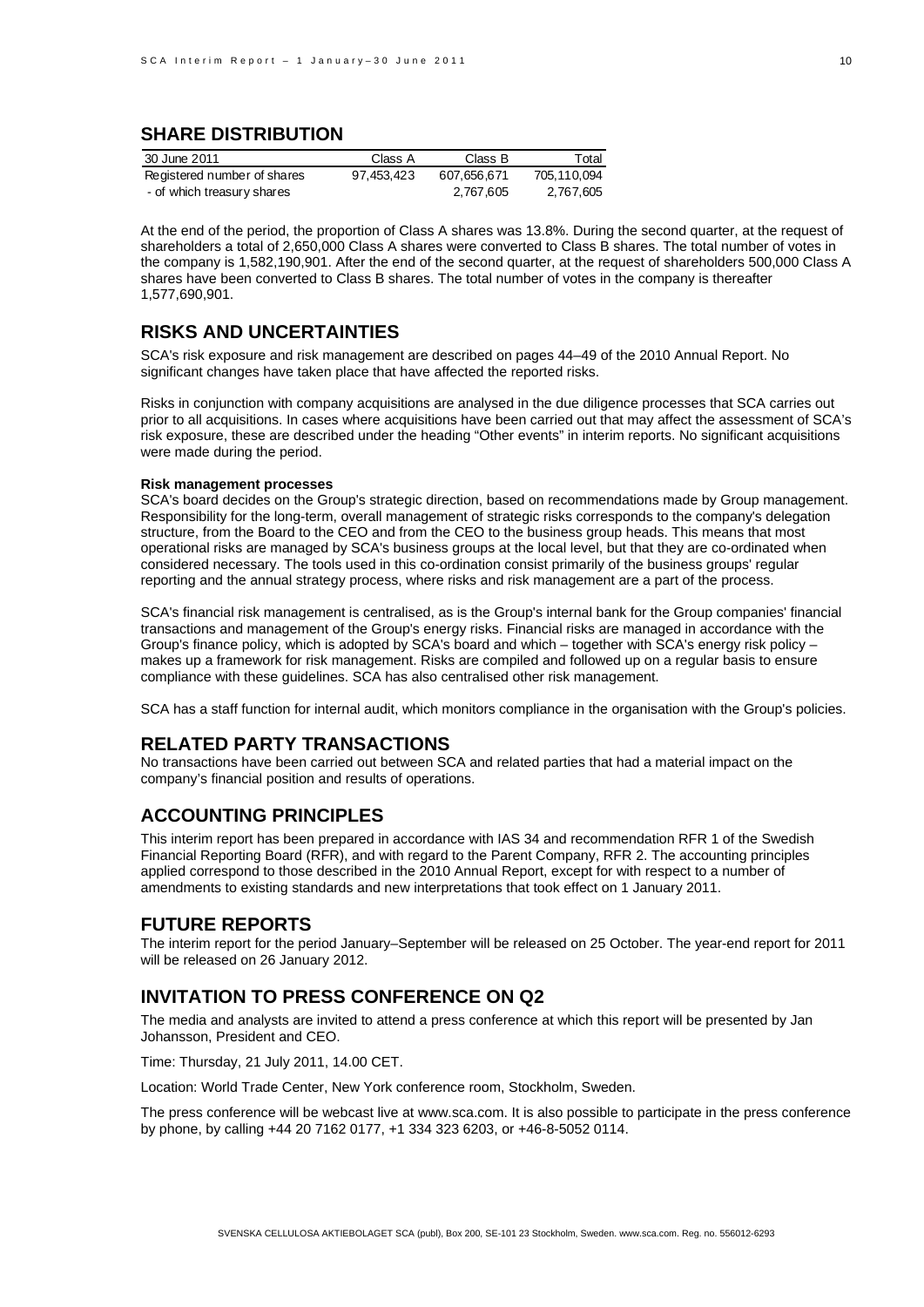The Board of Directors and President certify that the half-year interim report gives a true and fair view of the Parent Company's and Group's operations, financial position and results of operations, and describes material risks and uncertainties facing the Parent Company and the companies included in the Group.

Stockholm, 21 July 2011 SVENSKA CELLULOSA AKTIEBOLAGET SCA (publ)

Sverker Martin-Löf Chairman of the Board

Pär Boman

**Director** 

Leif Johansson

Director

Lars Jonsson Employee representative

tal Rolf Börjesson

**Director** 

Anders Nyrén Director

Jan Johansson Director President and CEO U

Örjan Svensson Employee representative

Sören Gyll **Director** 

Sada Vil

Barbara Milian Thoralfsson Director

Thomas Wiklund Employee representative

### **REVIEW REPORT**

We have reviewed this report for the period 1 January–30 June 2011 for Svenska Cellulosa Aktiebolaget SCA (publ). The board of directors and the CEO are responsible for the preparation and presentation of this interim report in accordance with IAS 34 and the Swedish Annual Accounts Act. Our responsibility is to express a conclusion on this interim report based on our review.

We conducted our review in accordance with the Swedish Standard on Review Engagements (SÖG) 2410, Review of Interim Report Performed by the Independent Auditor of the Entity. A review consists of making inquiries, primarily of persons responsible for financial and accounting matters, and applying analytical and other review procedures. A review is substantially less in scope than an audit conducted in accordance with International Standards on Auditing (ISA) and other generally accepted auditing standards. The procedures performed in a review do not make it possible for us to obtain such certainty that we can be aware of all material circumstances that could have been identified if an audit was performed. The stated conclusion based on a review therefore does not have the same level of certainty as a stated conclusion based on an audit.

Based on our review, nothing has come to our attention that causes us to believe that the interim report is not prepared, in all material respects, in accordance with IAS 34 and the Swedish Annual Accounts Act, regarding the Group, and with the Swedish Annual Accounts Act, regarding the Parent Company.

Stockholm, 21 July 2011

PricewaterhouseCoopers AB

Anders Lundin

Authorised Public Accountant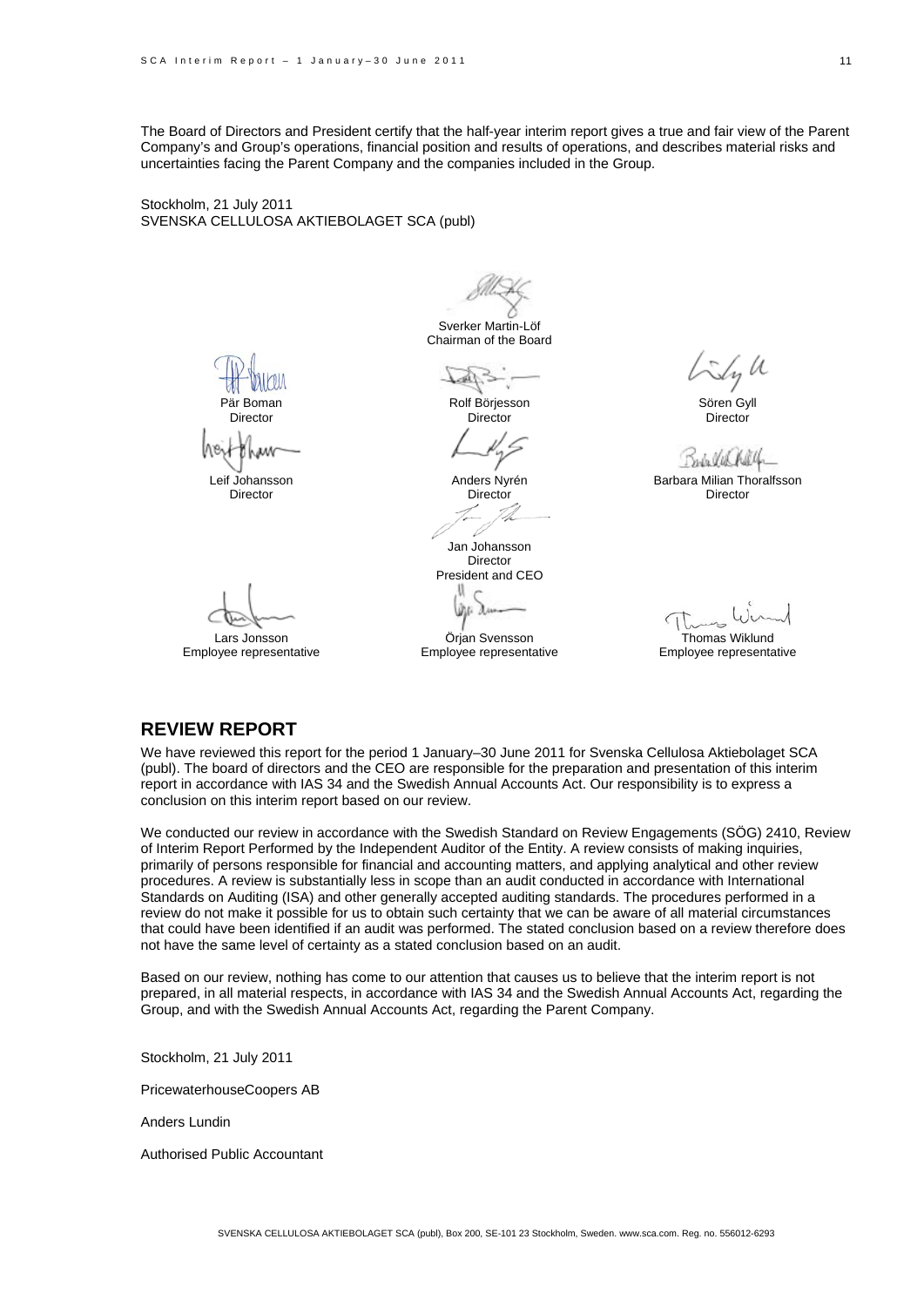# **OPERATING CASH FLOW ANALYSIS**

| <b>SEKm</b>                                  | 1106      | 1006      |
|----------------------------------------------|-----------|-----------|
| Operating cash surplus                       | 6.814     | 7,273     |
| Change in working capital                    | $-1,945$  | $-1,772$  |
| Current capital expenditures, net            | $-1,458$  | $-952$    |
| Restructuring costs, etc.                    | $-432$    | -414      |
| Operating cash flow                          | 2,979     | 4,135     |
|                                              |           |           |
| Financial items                              | $-579$    | $-523$    |
| Income taxes paid                            | $-578$    | -798      |
| Other                                        | 18        | 2         |
| Cash flow from current operations            | 1,840     | 2,816     |
|                                              |           |           |
| <b>Acquisitions</b>                          | $-278$    | $-47$     |
| Strategic capital expenditures, fixed assets | $-854$    | $-997$    |
| Divestments                                  | 184       | 1,270     |
| Cash flow before dividend                    | 892       | 3,042     |
| <b>Dividend</b>                              | $-2,809$  | $-2,599$  |
| Net cash flow                                | $-1,917$  | 443       |
|                                              |           |           |
| Net debt at the start of the period          | $-34.406$ | -40,430   |
| Net cash flow                                | $-1,917$  | 443       |
| Remeasurement to equity                      | -459      | $-1.380$  |
| Currency effects                             | 152       | 521       |
| Net debt at the end of the period            | $-36.630$ | $-40.846$ |
|                                              |           |           |
| Debt/equity ratio                            | 0.55      | 0.62      |
| Debt payment capacity, %                     | 37        | 33        |
|                                              |           |           |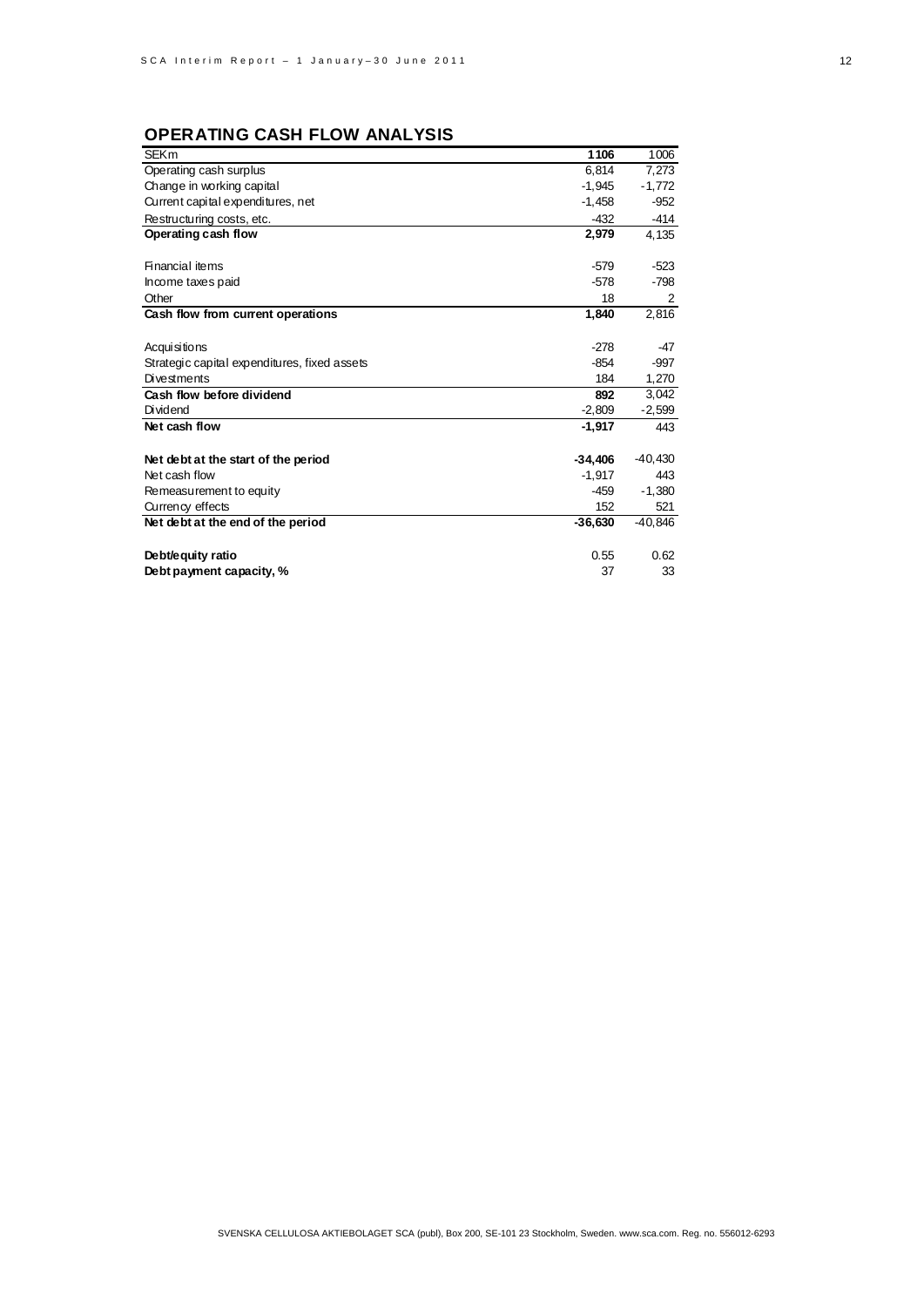| <b>SEKm</b>                                                           | 1106           | 1006           |
|-----------------------------------------------------------------------|----------------|----------------|
|                                                                       |                |                |
| <b>Operating activities</b>                                           |                |                |
| Profit before tax                                                     | 3,683          | 3,493          |
| Adjustment for non-cash items <sup>1</sup>                            | 2,141<br>5,824 | 2,826<br>6,319 |
| Paid tax                                                              | $-578$         | -798           |
| Cash flow from operating activities before changes in working capital | 5,246          | 5,521          |
|                                                                       |                |                |
| Cash flow from changes in working capital                             |                |                |
| Change in inventories                                                 | -460           | $-1,327$       |
| Change in operating receivables                                       | $-1,088$       | $-2,184$       |
| Change in operating liabilities                                       | -397           | 1,739          |
| Cash flow from operating activities                                   | 3,301          | 3,749          |
| <b>Investing activities</b>                                           |                |                |
| Acquisition of operations                                             | $-279$         | -47            |
| Sold operations                                                       | -5             | 190            |
| Acquisition tangible and intangible assets                            | $-2,356$       | $-2,119$       |
| Sale of tangible assets                                               | 46             | 178            |
| Payment of loans to external parties                                  | 0              | -28            |
| Repayment of loans from external parties                              | 200            | 0              |
| Cash flow from investing activities                                   | $-2,394$       | $-1,826$       |
|                                                                       |                |                |
| <b>Financing activities</b>                                           |                |                |
| <b>Borrowings</b>                                                     | 2,802          | 0              |
| Amortisation of debt                                                  | 0              | $-466$         |
| Dividends paid                                                        | $-2,809$       | $-2,599$       |
| Cash flow from financing activities                                   | -7             | $-3,065$       |
| Cash flow for the period                                              | 900            | $-1,142$       |
| Cash and cash equivalents at the beginning of the year                | 1,866          | 5,148          |
| Exchange differences in cash and cash equivalents                     | -9             | -7             |
| Cash and cash equivalents at the end of the period                    | 2,757          | 3,999          |
|                                                                       |                |                |
|                                                                       |                |                |
| Reconciliation with operating cash flow analysis                      |                |                |
|                                                                       |                |                |
| Cash flow for the period                                              | 900            | $-1,142$       |
| Deducted items:                                                       |                |                |
| Payment of loans to external parties                                  | 0              | 28             |
| Repayment of loans from external parties                              | $-200$         | 0              |
| Borrowings                                                            | $-2,802$       | $\mathbf 0$    |
| Amortisation of debt                                                  | 0              | 466            |
| <b>Added items:</b>                                                   |                |                |
| Net debt in acquired and divested operations                          | 190            | 1,080          |
| Accrued interest<br>Investments through finance leases                | -3<br>-2       | 19<br>-8       |
| Net cash flow according to operating cash flow analysis               | $-1,917$       | 443            |
|                                                                       |                |                |
|                                                                       |                |                |
| Depreciation and impairment, fixed assets                             | 2,975          | 3,310          |
| Fair-value measurement/net growth of forest assets                    | -361           | -326           |
| Unpaid related to efficiency programmes                               | 0              | 334            |
| Payments related to efficiency programmes already recognized          | -367           | -401           |
| Other                                                                 | $-106$         | -91            |

SVENSKA CELLULOSA AKTIEBOLAGET SCA (publ), Box 200, SE-101 23 Stockholm, Sweden. www.sca.com. Reg. no. 556012-6293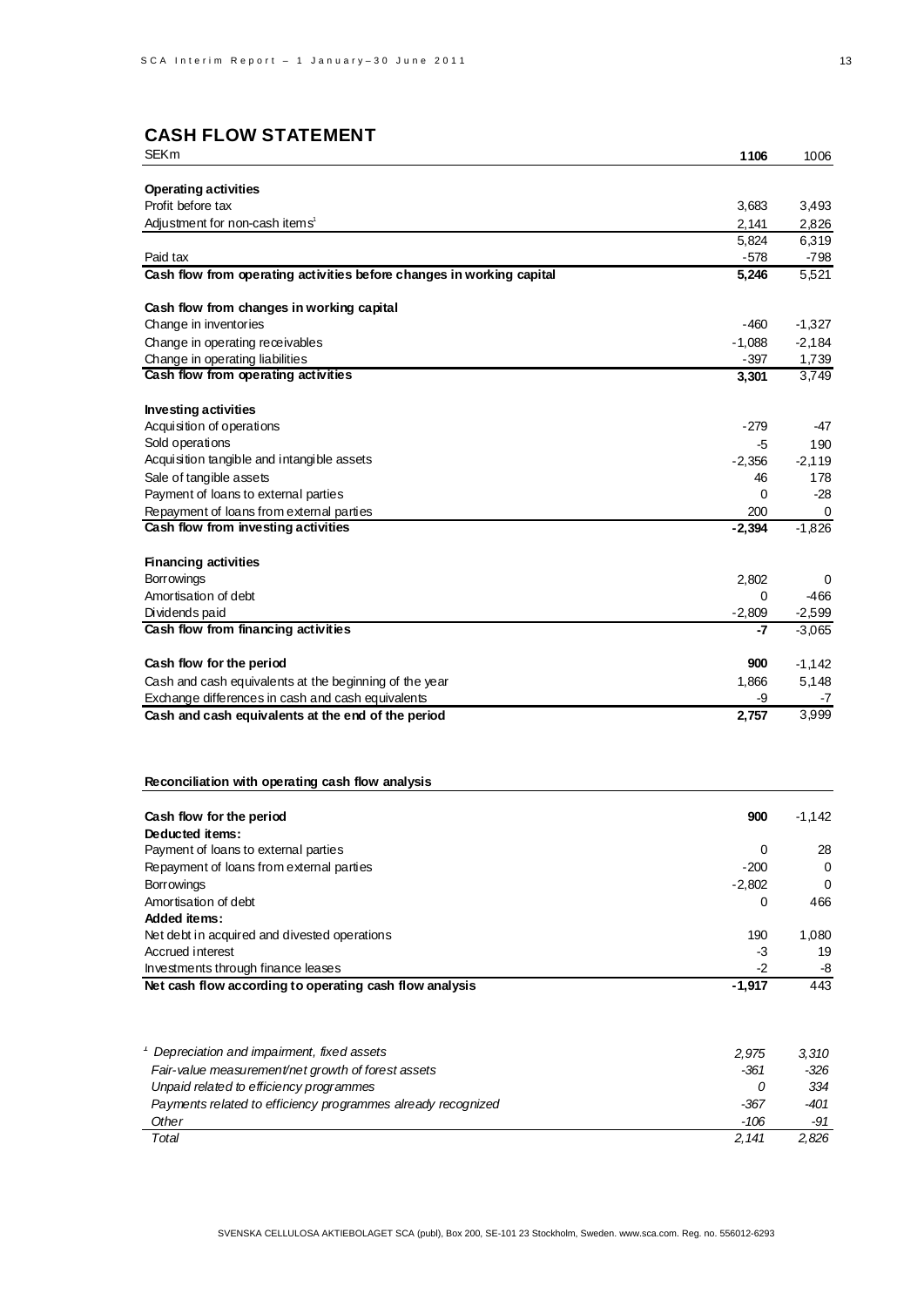# **CONSOLIDATED INCOME STATEMENT**

| <b>SEKm</b>                                                                                                                  | 2011:2    | 2010:2    | 2011:1    | 1106        | 1006      |
|------------------------------------------------------------------------------------------------------------------------------|-----------|-----------|-----------|-------------|-----------|
| Net sales <sup>1</sup>                                                                                                       | 26,671    | 27,067    | 25,393    | 52,064      | 53,266    |
| Cost of goods sold <sup>2</sup>                                                                                              | $-20,865$ | $-20,657$ | $-19,694$ | $-40,559$   | $-40,821$ |
| <b>Gross profit</b>                                                                                                          | 5,806     | 6,410     | 5,699     | 11,505      | 12,445    |
| Sales, general and administration <sup>2</sup>                                                                               | $-3,687$  | $-3,995$  | $-3,609$  | $-7,296$    | $-8,016$  |
| Items affecting comparability $3$                                                                                            | 0         | $-207$    | 0         | 0           | $-451$    |
| Share in profits of associates                                                                                               | 31        | 25        | 22        | 53          | 38        |
| <b>Operating profit</b>                                                                                                      | 2,150     | 2,233     | 2,112     | 4,262       | 4,016     |
| Financial items                                                                                                              | $-277$    | $-244$    | $-302$    | $-579$      | $-523$    |
| Profit before tax                                                                                                            | 1,873     | 1,989     | 1,810     | 3,683       | 3,493     |
| Тах                                                                                                                          | $-487$    | $-539$    | $-471$    | $-958$      | $-960$    |
| Net profit for the period                                                                                                    | 1,386     | 1,450     | 1,339     | 2,725       | 2,533     |
|                                                                                                                              |           |           |           |             |           |
| Earnings attributable to:                                                                                                    |           |           |           |             |           |
| Owners of the parent                                                                                                         | 1,376     | 1,435     | 1,327     | 2,703       | 2,509     |
| Non-controlling interests                                                                                                    | 10        | 15        | 12        | 22          | 24        |
|                                                                                                                              |           |           |           |             |           |
| Earnings per share, SEK - owners of the parent                                                                               |           |           |           |             |           |
| - before dilution effects                                                                                                    | 1.96      | 2.04      | 1.89      | 3.85        | 3.57      |
| - after dilution effects                                                                                                     | 1.96      | 2.04      | 1.89      | 3.85        | 3.57      |
|                                                                                                                              |           |           |           |             |           |
| Calculation of earnings per share                                                                                            | 2011:2    | 2010:2    | 2011:1    | 1106        | 1006      |
| Earnings attributable to owners of the parent                                                                                | 1,376     | 1,435     | 1,327     | 2,703       | 2,509     |
|                                                                                                                              |           |           |           |             |           |
| Average no. of shares before dilution, millions                                                                              | 702.3     | 702.3     | 702.3     | 702.3       | 702.3     |
| Average no. of shares after dilution                                                                                         | 702.3     | 702.3     | 702.3     | 702.3       | 702.3     |
|                                                                                                                              |           |           |           |             |           |
| $1$ Net sales from SCAs recyckling operations have beeen reclassified to other income, with retroactive adjustment for 2010. |           |           |           |             |           |
| <sup>2</sup> Of which, depreciation                                                                                          | $-1,494$  | $-1,598$  | $-1,481$  | $-2,975$    | $-3,193$  |
| <sup>3</sup> Distribution of items affecting comparability, per function                                                     |           |           |           |             |           |
| Cost of goods sold                                                                                                           | 0         | $-197$    |           | 0           | -347      |
| Sales, general and administration                                                                                            | 0         | $-10$     |           | $\mathbf 0$ | $-104$    |
|                                                                                                                              |           |           |           |             |           |
|                                                                                                                              |           |           |           |             |           |
|                                                                                                                              | 2011:2    | 2010:2    | 2011:1    | 1106        | 1006      |
| Gross margin                                                                                                                 | 21.8      | 23.7      | 22.4      | 22.1        | 23.4      |
| Operating margin                                                                                                             | 8.1       | 8.2       | 8.3       | 8.2         | 7.5       |
| Financial net margin                                                                                                         | $-1.0$    | $-0.9$    | $-1.2$    | $-1.1$      | $-1.0$    |
| Profit margin                                                                                                                | 7.1       | 7.3       | 7.1       | 7.1         | $6.5\,$   |
| Tax                                                                                                                          | $-1.8$    | $-2.0$    | $-1.9$    | $-1.8$      | $-1.8$    |
| Net margin                                                                                                                   | 5.3       | 5.3       | 5.2       | 5.3         | 4.7       |
|                                                                                                                              |           |           |           |             |           |
|                                                                                                                              |           |           |           |             |           |
|                                                                                                                              |           |           |           |             |           |
| Excluding restructuring costs:                                                                                               | 2011:2    | 2010:2    | 2011:1    | 1106        | 1006      |
| Gross margin                                                                                                                 | 21.8      | 23.7      | 22.4      | 22.1        | 23.4      |
| Operating margin                                                                                                             | 8.1       | 9.0       | 8.3       | 8.2         | 8.4       |
| Financial net margin                                                                                                         | $-1.0$    | $-0.9$    | $-1.2$    | $-1.1$      | $-1.0$    |
| Profit margin                                                                                                                | 7.1       | 8.1       | 7.1       | 7.1         | 7.4       |
| Tax                                                                                                                          | $-1.8$    | $-2.2$    | $-1.9$    | $-1.8$      | $-2.0$    |
| Net margin                                                                                                                   | 5.3       | 5.9       | 5.2       | 5.3         | 5.4       |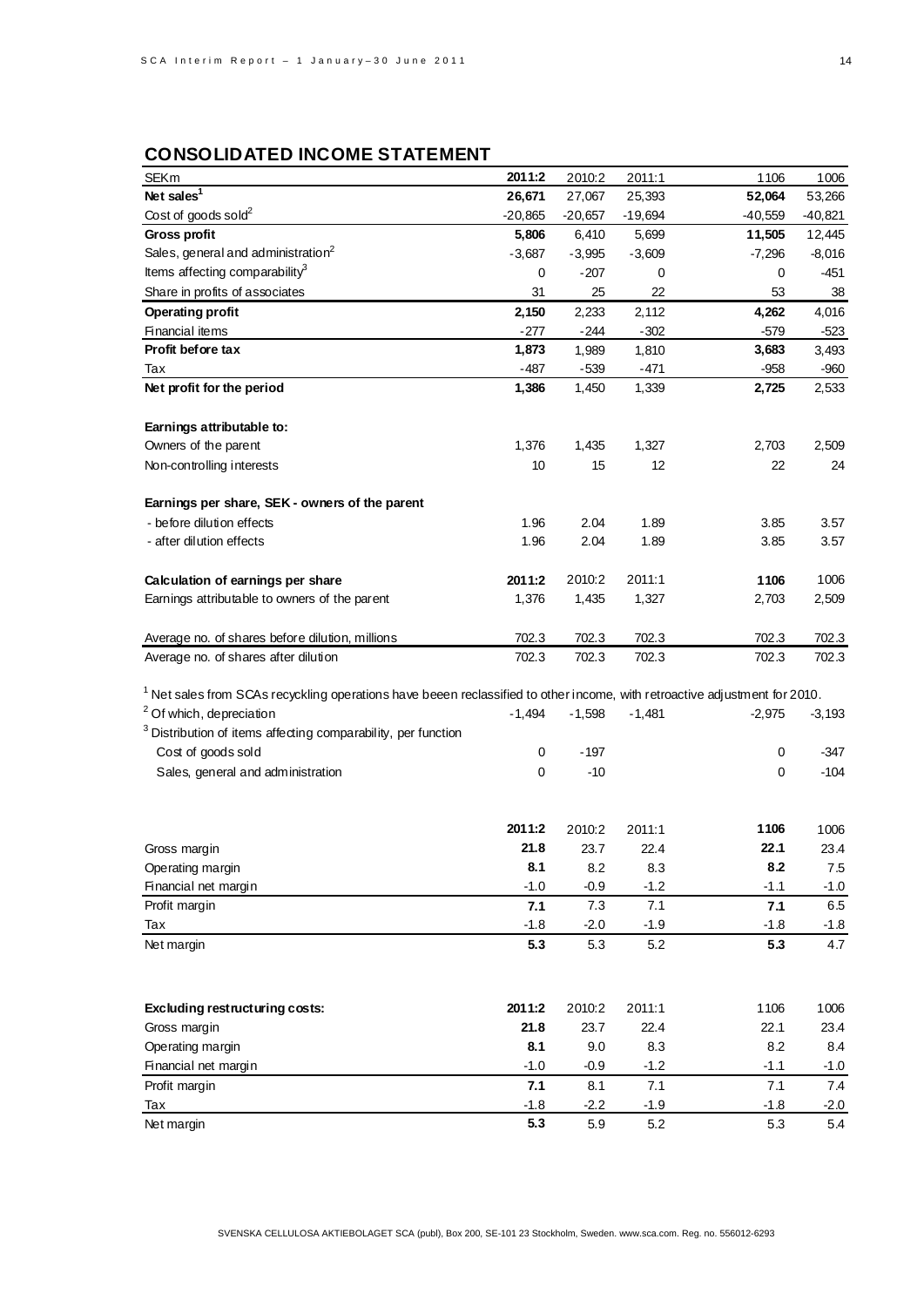# **CONSOLIDATED STATEMENT OF COMPREHENSIVE INCOME**

| <b>SEKm</b>                                                       | 2011:2 | 2010:2   | 2011:1   | 1106   | 1006     |
|-------------------------------------------------------------------|--------|----------|----------|--------|----------|
| Profit for the period                                             | 1,386  | 1,450    | 1,339    | 2,725  | 2,533    |
| Other comprehensive income for the period                         |        |          |          |        |          |
| Actuarial gains/losses on defined benefit pension plans           | -800   | $-1,591$ | 342      | $-458$ | $-1,387$ |
| Available-for-sale financial assets                               | $-124$ | -94      | 26       | -98    | $-2$     |
| Cash flow hedges                                                  | $-241$ | 260      | 105      | $-136$ | 356      |
| Exchange differences on translating foreign operations            | 1,693  | -99      | $-1,568$ | 125    | $-3,290$ |
| Gains/losses from hedges of net investments in foreign operations | $-756$ | 469      | 348      | $-408$ | 2,389    |
| Income tax relating to components of other comprehensive income   | 351    | 372      | $-130$   | 221    | 300      |
| Other comprehensive income for the period, net of tax             | 123    | -683     | $-877$   | $-754$ | $-1,634$ |
| Total comprehensive income for the period                         | 1,509  | 767      | 462      | 1,971  | 899      |
| Total comprehensive income attributable to:                       |        |          |          |        |          |
| Owners of the parent                                              | 1,483  | 774      | 458      | 1,941  | 934      |
| Non-controlling interests                                         | 26     | -7       | 4        | 30     | $-35$    |

# **CONSOLIDATED STATEMENT OF CHANGES IN EQUITY**

| <b>SEKm</b>                               | 1106     | 1006     |
|-------------------------------------------|----------|----------|
| Attributable to owners of the parent      |          |          |
| Opening balance, 1 January                | 67,255   | 67,156   |
| Total comprehensive income for the period | 1,941    | 934      |
| Dividend                                  | $-2,809$ | $-2,599$ |
| Revaluation of non-controlling interests  | $-2$     | 0        |
| Closing balance                           | 66,385   | 65,491   |
| Non-controlling interests                 |          |          |
| Opening balance, 1 January                | 566      | 750      |
| Total comprehensive income for the period | 30       | $-35$    |
| Dividend                                  | 0        | 0        |
| Change in Group composition               | 0        | $-53$    |
| Closing balance                           | 596      | 662      |
| Total equity, closing balance             | 66,981   | 66,153   |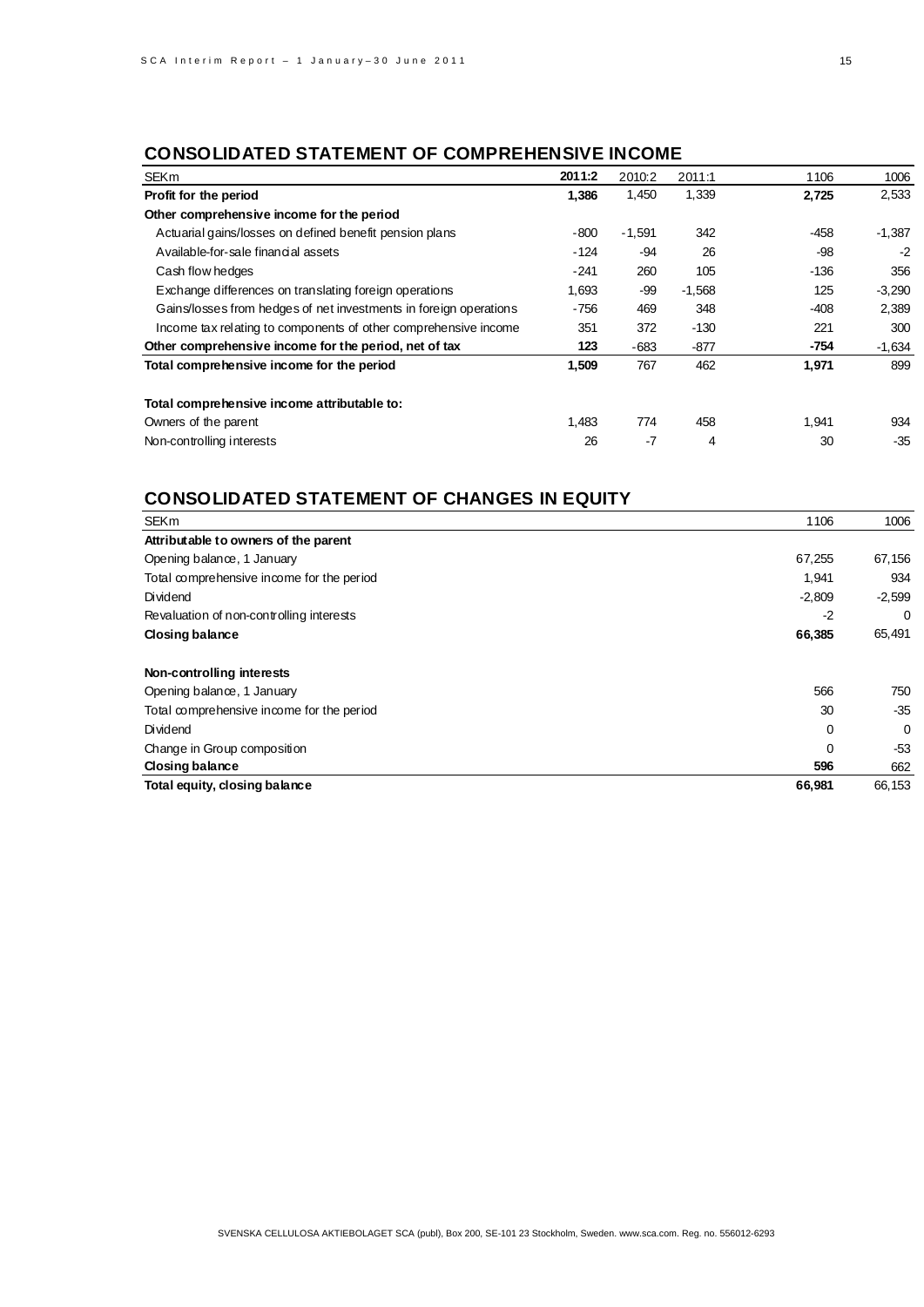# **CONSOLIDATED BALANCE SHEET**

| <b>SEKm</b>                                                                                | 30 June 2011 | 31 December 2010 |
|--------------------------------------------------------------------------------------------|--------------|------------------|
|                                                                                            |              |                  |
| <b>Assets</b>                                                                              |              |                  |
| Goodwill                                                                                   | 17,439       | 17,688           |
| Other intangible assets                                                                    | 3,282        | 3,270            |
| Tangible assets                                                                            | 81,671       | 82,236           |
| Shares and participations                                                                  | 1,371        | 1,098            |
| Non-current financial assets <sup>1</sup>                                                  | 2,564        | 3,254            |
|                                                                                            |              |                  |
| Other non-current receivables                                                              | 1,674        | 1,363            |
| <b>Total non-current assets</b>                                                            | 108,001      | 108,909          |
|                                                                                            |              |                  |
| Operating receivables and inventories                                                      | 32,927       | 31,890           |
| <b>Current financial assets</b>                                                            | 203          | 220              |
| Non-current assets held for sale                                                           | 219          | 93               |
| Cash and cash equivalents                                                                  | 2,757        | 1,866            |
| <b>Total current assets</b>                                                                | 36,106       | 34,069           |
| <b>Total assets</b>                                                                        | 144,107      | 142,978          |
|                                                                                            |              |                  |
| <b>Equity</b>                                                                              |              |                  |
| Owners of the parent                                                                       | 66,385       | 67,255           |
| Minority interests                                                                         | 596          | 566              |
| <b>Total equity</b>                                                                        | 66,981       | 67,821           |
|                                                                                            |              |                  |
| <b>Liabilities</b>                                                                         |              |                  |
| Provisions for pensions                                                                    | 2,866        | 3,108            |
| Other provisions                                                                           | 11,268       | 10,800           |
| Non-current financial liabilities                                                          | 29,458       | 23,459           |
| Other non-current liabilities                                                              | 846          | 791              |
| <b>Total non-current liabilities</b>                                                       | 44,438       | 38,158           |
|                                                                                            |              |                  |
| Current financial liabilities <sup>2</sup>                                                 | 9,701        | 13,047           |
| Operating liabilities                                                                      | 22,987       | 23,952           |
| <b>Total current liabilities</b>                                                           | 32,688       | 36,999           |
| <b>Total liabilities</b>                                                                   | 77,126       | 75,157           |
| <b>Total equity and liabilities</b>                                                        | 144,107      | 142,978          |
|                                                                                            |              |                  |
| Debt/equity ratio                                                                          | 0.55         | 0.51             |
| Visible equity/assets ratio                                                                | 46%          | 47%              |
| Return on capital employed                                                                 | 9%           | 8%               |
|                                                                                            | 9%           |                  |
| Return on equity                                                                           |              | 8%               |
| <b>Excluding restructuring costs:</b>                                                      |              |                  |
| Return on capital employed                                                                 | 9%           | 9%               |
| Return on equity                                                                           | 9%           | 9%               |
|                                                                                            |              |                  |
| <sup>1</sup> Of which pension assets                                                       | 735          | 1,056            |
| <sup>2</sup> Committed credit lines amount to SEK 21,442m of which unutilised SEK 20,442m. |              |                  |
|                                                                                            |              |                  |
| Capital employed                                                                           | 103,611      | 102,227          |
| - of which working capital                                                                 | 10,410       | 8,899            |
|                                                                                            |              |                  |
| Net debt                                                                                   | 36,630       | 34,406           |
| Shareholders' equity                                                                       | 66,981       | 67,821           |
| Provisions for restructuring costs are included in the balance sheet as follows:           |              |                  |
| - Other provisions*                                                                        | 596          | 595              |
|                                                                                            |              |                  |
| - Operating liabilities                                                                    | 236          | 605              |
| *) of which, provision for tax risks                                                       | 247          | 246              |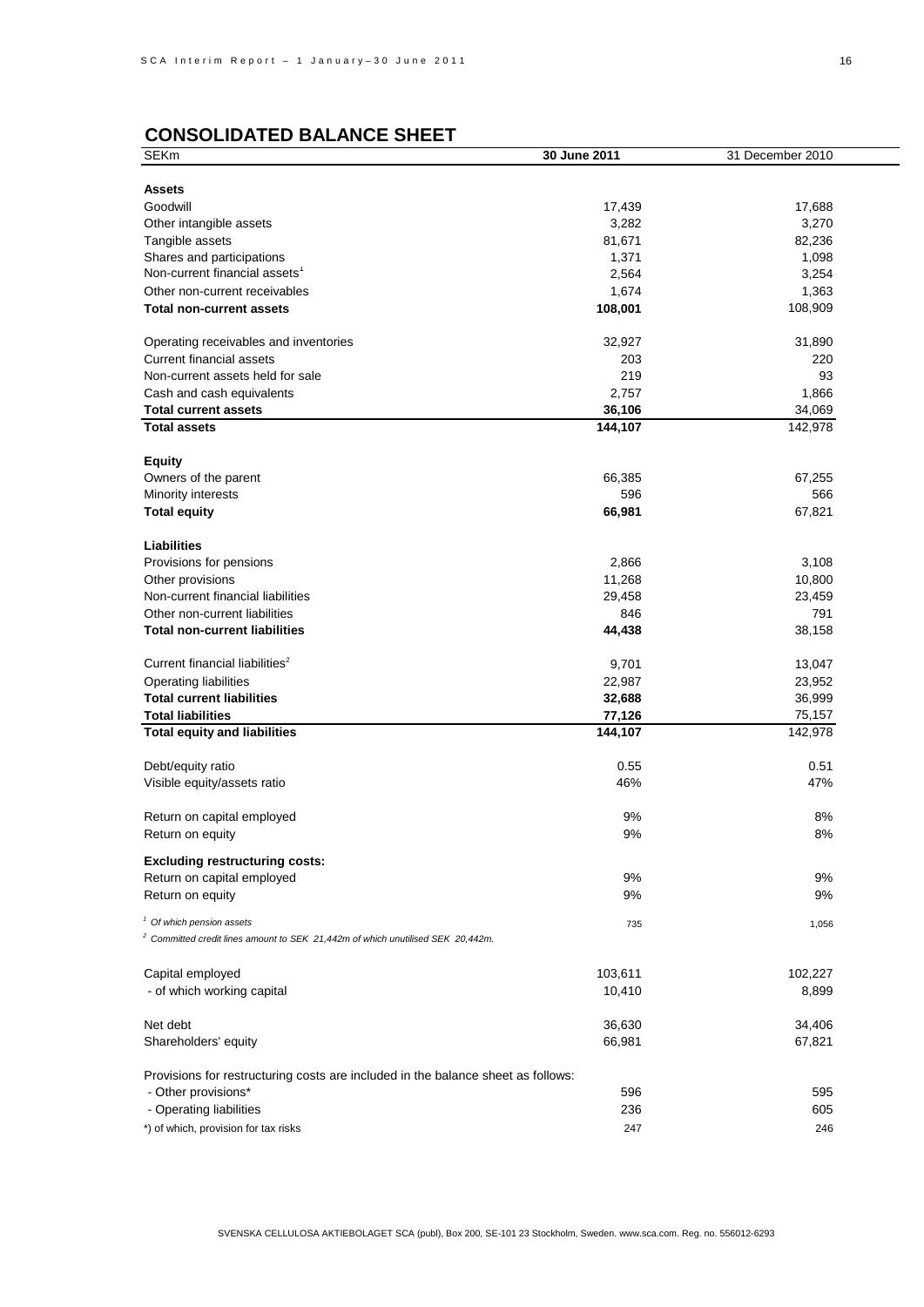### **NET SALES**

| <b>SEKm</b>                            | 1106                                                                                                                         | 1006     | 2011:2 | 2011:1 | 2010:4 | 2010:3 | 2010:2   | 2010:1 |
|----------------------------------------|------------------------------------------------------------------------------------------------------------------------------|----------|--------|--------|--------|--------|----------|--------|
| Personal Care                          | 11.936                                                                                                                       | 12.527   | 6.116  | 5.820  | 6.375  | 6.125  | 6.418    | 6,109  |
| Tissue                                 | 18.887                                                                                                                       | 19.792   | 9,609  | 9.278  | 10.154 | 9,924  | 10.064   | 9,728  |
| Packaging <sup>1</sup>                 | 13.553                                                                                                                       | 13,500   | 6.856  | 6.697  | 6.704  | 6,627  | 6,770    | 6,730  |
| <b>Forest Products</b>                 | 8.676                                                                                                                        | 8,418    | 4,566  | 4.110  | 4,290  | 4,415  | 4,308    | 4,110  |
| - Publication papers                   | 4.294                                                                                                                        | 4,250    | 2,241  | 2.053  | 2.145  | 2,131  | 2,086    | 2.164  |
| - Pulp, timber and solid-wood products | 4.382                                                                                                                        | 4.168    | 2,325  | 2.057  | 2.145  | 2,284  | 2.222    | 1.946  |
| Other                                  | 978                                                                                                                          | 886      | 510    | 468    | 478    | 491    | 512      | 374    |
| Intra-group deliveries                 | $-1.966$                                                                                                                     | $-1.857$ | $-986$ | $-980$ | $-949$ | $-935$ | $-1.005$ | $-852$ |
| <b>Total net sales</b>                 | 52.064                                                                                                                       | 53.266   | 26.671 | 25.393 | 27.052 | 26.647 | 27.067   | 26.199 |
|                                        | $\mu$ Not caloe from SCA's requaling operations baye been reclassified as other income, with retroactive adjustment for 2010 |          |        |        |        |        |          |        |

<sup>1</sup> Net sales from SCA's recycling operations have been reclassified as other income, with retroactive adjustment for 2010.

### **OPERATING PROFIT**

| <b>SEKm</b>                                        | 1106        | 1006     | 2011:2      | 2011:1     | 2010:4      | 2010:3 | 2010:2 | 2010:1 |
|----------------------------------------------------|-------------|----------|-------------|------------|-------------|--------|--------|--------|
| Personal Care                                      | 1.165       | 1,490    | 582         | 583        | 735         | 697    | 753    | 737    |
| <b>Tissue</b>                                      | 1,295       | 1,501    | 668         | 627        | 787         | 753    | 791    | 710    |
| Packaging                                          | 947         | 498      | 467         | 480        | 567         | 512    | 306    | 192    |
| <b>Forest Products</b>                             | 1.027       | 1.178    | 532         | 495        | 592         | 685    | 691    | 487    |
| - Publication papers                               | 37          | $-39$    | 26          | 11         | $-11$       | $-38$  | $-24$  | $-15$  |
| - Pulp, timber and solid-wood products             | 990         | 1,217    | 506         | 484        | 603         | 723    | 715    | 502    |
| Other                                              | $-172$      | $-200$   | -99         | $-73$      | $-114$      | $-73$  | $-101$ | $-99$  |
| Total operating profit <sup>1</sup>                | 4,262       | 4,467    | 2,150       | 2,112      | 2,567       | 2,574  | 2,440  | 2,027  |
| Financial items                                    | $-579$      | $-523$   | $-277$      | $-302$     | $-293$      | $-300$ | $-244$ | $-279$ |
| Profit before tax <sup>1</sup>                     | 3.683       | 3,944    | 1.873       | 1.810      | 2.274       | 2,274  | 2,196  | 1,748  |
| $\text{Tax}^1$                                     | $-958$      | $-1,084$ | $-487$      | $-471$     | $-594$      | $-533$ | $-595$ | $-489$ |
| Net profit for the period <sup>1</sup>             | 2.725       | 2,860    | 1,386       | 1,339      | 1,680       | 1,741  | 1,601  | 1,259  |
| Excl. restructuring costs before tax amounting to: | $\mathbf 0$ | $-451$   | $\mathbf 0$ | $^{\circ}$ | $\circ$     | $-480$ | $-207$ | $-244$ |
| After tax amounting to:                            | $\Omega$    | $-327$   |             | $^{\circ}$ | $\mathbf 0$ | $-362$ | $-151$ | $-176$ |
|                                                    |             |          |             |            |             |        |        |        |

### **OPERATING MARGIN**

| %                                      | 1106 | 1006   | 2011:2 | 2011:1 | 2010:4 | 2010:3 | 2010:2 | 2010:1 |
|----------------------------------------|------|--------|--------|--------|--------|--------|--------|--------|
| Personal Care                          | 9.8  | 11.9   | 9.5    | 10.0   | 11.5   | 11.4   | 11.7   | 12.1   |
| Tissue                                 | 6.9  | 7.6    | 7.0    | 6.8    | 7.8    | 7.6    | 7.9    | 7.3    |
| Packaging                              | 7.0  | 3.7    | 6.8    | 7.2    | 8.5    | 7.7    | 4.5    | 2.9    |
| <b>Forest Products</b>                 | 11.8 | 14.0   | 11.7   | 12.0   | 13.8   | 15.5   | 16.0   | 11.8   |
| - Publication papers                   | 0.9  | $-0.9$ |        | 0.5    | $-0.5$ | $-1.8$ | $-1.2$ | $-0.7$ |
| - Pulp, timber and solid-wood products | 22.6 | 29.2   | 21.8   | 23.5   | 28.1   | 31.7   | 32.2   | 25.8   |
|                                        |      |        |        |        |        |        |        |        |

### **CONSOLIDATED INCOME STATEMENT**

| <b>SEKm</b>                       | 2011:2    | 2011:1    | 2010:4    | 2010:3    | 2010:2    |
|-----------------------------------|-----------|-----------|-----------|-----------|-----------|
| Net sales                         | 26.671    | 25,393    | 27,052    | 26.647    | 27,067    |
| Cost of goods sold                | $-20.865$ | $-19.694$ | $-20.990$ | $-20.536$ | $-20,657$ |
| <b>Gross profit</b>               | 5.806     | 5,699     | 6,062     | 6.111     | 6.410     |
| Sales, general and administration | $-3,687$  | $-3,609$  | $-3,527$  | $-3,578$  | $-3,995$  |
| Items affecting comparability     | 0         | 0         | 0         | $-480$    | $-207$    |
| Share in profits of associates    | 31        | 22        | 32        | 41        | 25        |
| Operating profit                  | 2,150     | 2.112     | 2,567     | 2.094     | 2,233     |
| Financial items                   | $-277$    | $-302$    | $-293$    | $-300$    | $-244$    |
| Profit before tax                 | 1.873     | 1,810     | 2.274     | 1.794     | 1,989     |
| Taxes                             | $-487$    | $-471$    | $-594$    | $-415$    | $-539$    |
| Net profit for the period         | 1.386     | 1.339     | 1.680     | 1.379     | 1.450     |